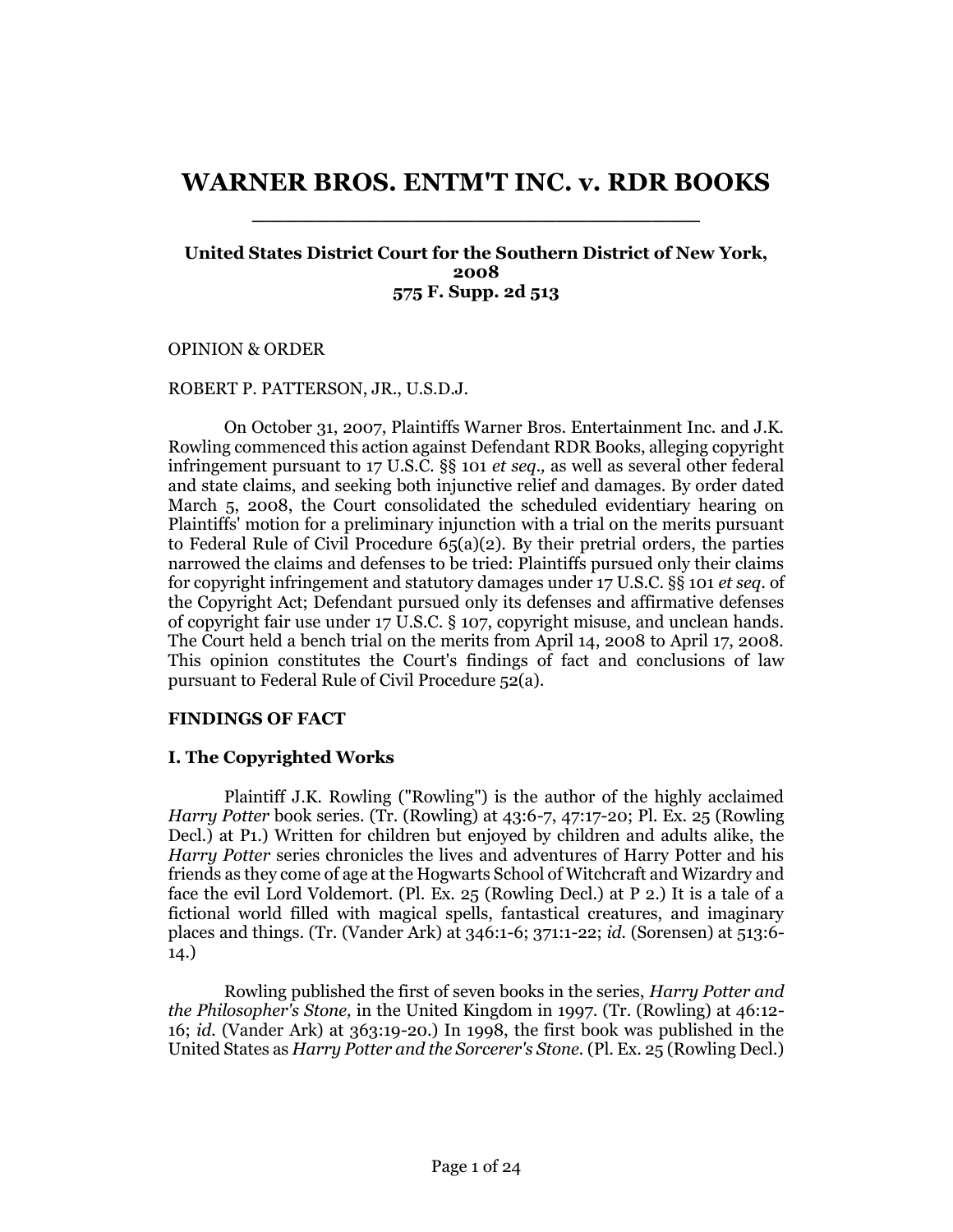at P 2.) Over the next ten years, Rowling wrote and published the remaining six books in the *Harry Potter* series (*Id.*): *Harry Potter and the Chamber of Secrets* (1998), *Harry Potter and the Prisoner of Azkaban* (1999), *Harry Potter and the Goblet of Fire* (2000), *Harry Potter and the Order of the Phoenix* (2003), and *Harry Potter and the Half-Blood Prince* (2005). (Pl. Exs. 5-9.) The seventh and final book, *Harry Potter and the Deathly Hallows* was released on July 21, 2007. (Pl. Ex. 10). Rowling owns a United States copyright in each of the *Harry Potter* books. (Pl. Ex. 12 (Blair Decl.) at P 4; Pl. Ex. 12A; Tr. (Rowling) at 43:8-9.)

The *Harry Potter* series has achieved enormous popularity and phenomenal sales. (Tr. (Murphy) at 432:20-433:3; *id.* (Harris) at 443:16-18). The books have won numerous awards, including children's literary awards and the British Book Award. (*Id.* (Rowling) at 47:17-20). Most gratifying to Rowling is that the *Harry Potter* series has been credited with encouraging readership among children. (*Id.* (Rowling) at 103:8-22.)

As a result of the success of the *Harry Potter* books, Plaintiff Warner Bros. Entertainment Inc. ("Warner Brothers") obtained from Rowling the exclusive film rights to the entire seven-book *Harry Potter* series. (Pl. Ex. 26 (Williams Decl.) at P 3.) Warner Brothers is the exclusive distributor for worldwide distribution of these films. (*Id.* at P 4.) To date, Warner Brothers has released five *Harry Potter* films, and the sixth is scheduled for a worldwide release in November 2008. (*Id.* at PP 3, 4.) Each of the *Harry Potter* films is the subject of a copyright registration. (*Id.* at P 3.) Warner Brothers licensed certain rights to Electronic Arts to create video games based on the *Harry Potter* books and films, which included a series of "Famous Wizard Cards" that Rowling created and which are the subject of U.S. copyright registrations jointly owned by Warner Brothers and Electronic Arts. (Tr. (Rowling) at 76:15-17; Pl. Post-trial Br., Ex. B.)

Early on in the publication of the *Harry Potter* series, Rowling wrote a short series of fictional newspapers entitled "The Daily Prophet," which were published and distributed to fans in the United Kingdom. (Tr. (Rowling) at 73:17- 74:1.) Rowling owns a U.K. copyright in "The Daily Prophet" newsletters. (Tr. (Rowling) at 74:6-7; see Pl. Post-trial Br., Ex. A.)

In addition, Rowling wrote two short companion books to the *Harry Potter* series (the "companion books"), the royalties from which she donated to the charity Comic Relief. (Tr. (Rowling) at 49:12-50:10.) The first, *Quidditch Through the Ages* (2001), recounts the history and development of "quidditch," an imaginary sport featured in the *Harry Potter* series that involves teams of witches and wizards on flying broomsticks. (Pl. Ex. 2.) The second, *Fantastic Beasts & Where to Find Them* (2001), is an A-to-Z encyclopedia of the imaginary beasts and beings that exist in *Harry Potter's* fictional world. (Pl. Ex. 3.) Both appear in the *Harry Potter* series as textbooks that the students at Hogwarts use in their studies, and the companion books are marketed as such. Neither of the companion books is written in narrative form; instead each book chronicles and expands on the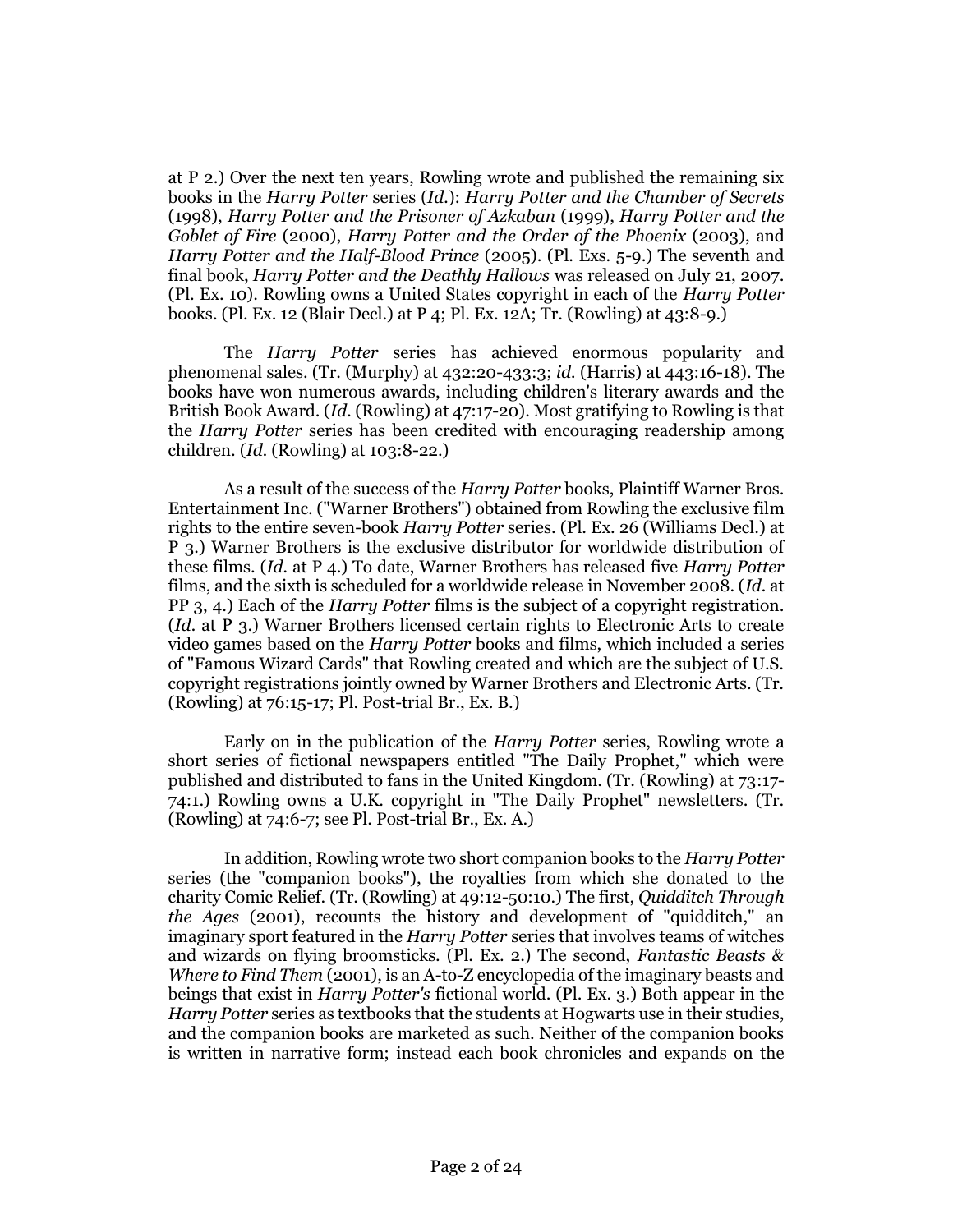fictional facts that unfold in the *Harry Potter* series. (Tr. (Vander Ark) at 396:21- 25; see Pl. Exs. 2-3.) The companion books are both registered with the United States Copyright Office. (Pl. Ex. 12 (Blair Decl.) at P 4.) Although the market for the companion books is not nearly as large as the market for the *Harry Potter* series, Rowling's companion books have earned more than \$ 30 million to date. (Tr. (Rowling) at 49:25-50:10; Pl. Ex. 25 (Rowling Decl.) at P 6; Pl. Ex. 12 (Blair Decl.) at  $P_3$ .

Rowling has stated on a number of occasions since 1998 that, in addition to the two companion books, she plans to publish a "*Harry Potter* encyclopedia" after the completion of the series and again donate the proceeds to charity. (Tr. (Rowling) at 50:25-51: 15, 55: 1-5; Pl. Ex. 25 (Rowling Decl.) at P 6; Pl. Ex. 12 (Blair Decl.) at P 17.) Rowling intends that her encyclopedia contain alphabetical entries for the various people, places and things from the *Harry Potter* novels. (Tr. (Rowling) at 53:11-13.) While she intends to add new material as well, her encyclopedia is expected to reflect all of the information in the *Harry Potter* series. (Tr. (Vander Ark) at 387:20-388:16; Pl. Ex. 25 (Rowling Decl.) at P 7; Pl. Ex. 32 (Suppl. Rowling Decl.) at P 5.)

Rowling already has begun preparations for work on the encyclopedia by assembling her materials and requesting from her U.K. publisher its "bible" of *Harry Potter* materials. (Tr. (Rowling) at 52:1-24.) The publisher's "bible" is a catalogue of the people, places, and things from the *Harry Potter* books. (Pl. Ex. 23 (Odedina Decl.) P 2; Pl. Ex. 23A.) Rowling's U.S. publisher has compiled a similar catalogue of elements from the *Harry Potter* books which Rowling has requested and intends to draw on in creating her encyclopedia. (Tr. (Rowling) at 52:25-53:10; Pl. Ex. 25 (Rowling Decl.) at P 7; Pl. Ex. 18 (Klein Decl.) at PP 2-3; Pl. Ex. 18A.) Rowling plans on using an A-to-Z format for her encyclopedia. (Tr. (Rowling) at 53:11-13.)

## **II. The Allegedly Infringing Work**

Defendant RDR Books is a Michigan-based publishing company that seeks to publish a book entitled "The Lexicon," the subject of this lawsuit. (Tr. (Rapoport) at 150:19-151:2.) Steven Vander Ark, a former library media specialist at a middle school in Michigan (Tr. (Vander Ark) at 248:4-6), is the attributed author of the Lexicon (Def. Ex. 502 (Vander Ark Decl.) at P 1). He is also the originator, owner, and operator of "The Harry Potter Lexicon" website (*id.*), a popular *Harry Potter* fan site from which the content of the Lexicon is drawn (*id.* at P 30).

#### **A. The Origins of the Lexicon**

An immediate fan of the *Harry Potter* novels, Vander Ark began taking personal notes to keep track of the details and elements that unfold in the *Harry Potter* world while reading the second book in the series in 1999. (Tr. (Vander Ark) at 335:2-17.) After joining an online discussion group about the *Harry Potter*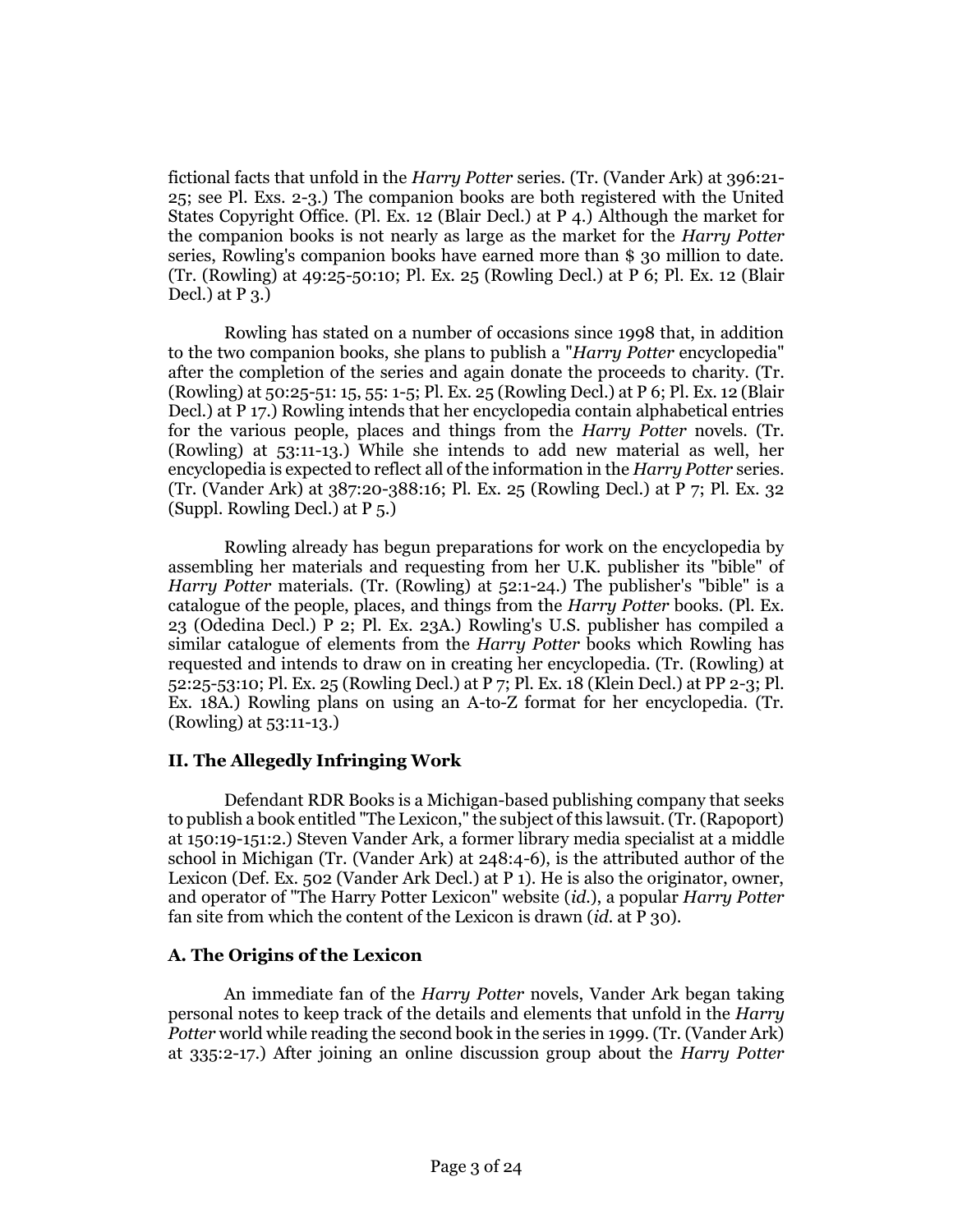books, Vander Ark expanded his notes to include descriptive lists of the spells, characters, and fictional objects in *Harry Potter* to share with fellow fans. (*Id.* at 335:20-336:9.) These lists included brief descriptions or definitions of the terms. (*Id.* at 336:8-11.)

Vander Ark began work on his website, "The Harry Potter Lexicon" (the "website" or "Lexicon website"), in 1999 and opened the website in 2000. (*Id.* at 336:23.) His purpose in establishing the website was to create an encyclopedia that collected and organized information from the *Harry Potter* books in one central source for fans to use for reference. (*Id.* at 338:6-21; Def. Ex. 502 (Vander Ark Decl.) at P 13.) At its launch, the website featured Vander Ark's descriptive lists of spells, characters, creatures, and magical items from *Harry Potter* with hyperlinks to cross-referenced entries. (Tr. (Vander Ark) at 337:7-10, 336:4-7.) In response to feedback from users of the website, Vander Ark developed an A-to-Z index to each list to allow users to search for entries alphabetically. (*Id.* at 343:2-21.)

The website presently features several indexed lists of people, places, and things from *Harry Potter,* including the "Encyclopedia of Spells," "Encyclopedia of Potions," "Wizards, Witches, and Beings," "The Bestiary," and "Gazetteer of the Wizarding World." (Pl. Exs. 14 (Bradley Decl.) at P 5, 14C.) In addition to these reference features, the website contains a variety of supplemental material pertaining to *Harry Potter,* including fan art, commentary, essays, timelines, forums, and interactive data. (Pl. Exs. 14 (Bradley Decl.) at P 3, 14A.) The website is currently run by a staff of seven or eight volunteers, including four primary editors (Tr. (Vander Ark) at 340:14-16), all of whom were recruited to help update and expand the website's content after the publication of the fifth book in the *Harry Potter* series. (*Id.* at 339:18-340:24.) The website uses minimal advertising to offset the costs of operation. (*Id.* at 349:24-350:10.) Use of the website is free and unrestricted. (*Id.* at 293:8-12; 351:25-352:4.)

The content of the encyclopedia entries on the Lexicon website is drawn primarily from the *Harry Potter* series, the companion books, "The Daily Prophet" newsletters, the "Famous Wizard Cards," and published interviews of Rowling. (Tr. (Vander Ark) at 348:7-13; Def. Ex. 502 (Vander Ark Decl.) at P 14). According to Vander Ark, some additional content is drawn from outside reference sources, including Bullfinch's Mythology, Field Guide to Little People, New Shorter Oxford English Dictionary, and online encyclopedias such as Encyclopedia Mythica. (Tr. (Vander Ark) at 346:12-348:19; Def. Ex. 502 (Vander Ark Decl.) at P 14.) Frequently, these sources are not cited in the website's encyclopedia entries. Vander Ark's purpose in including additional information from outside sources or from his own knowledge was to enrich the experience of readers of the *Harry Potter* series by illuminating "the incredibly rich world and hidden meanings" contained within them. (Tr. (Vander Ark) at 345:21-346:6.)

Vander Ark has received positive feedback, including from Rowling and her publishers, about the value of the Lexicon website as a reference source. In May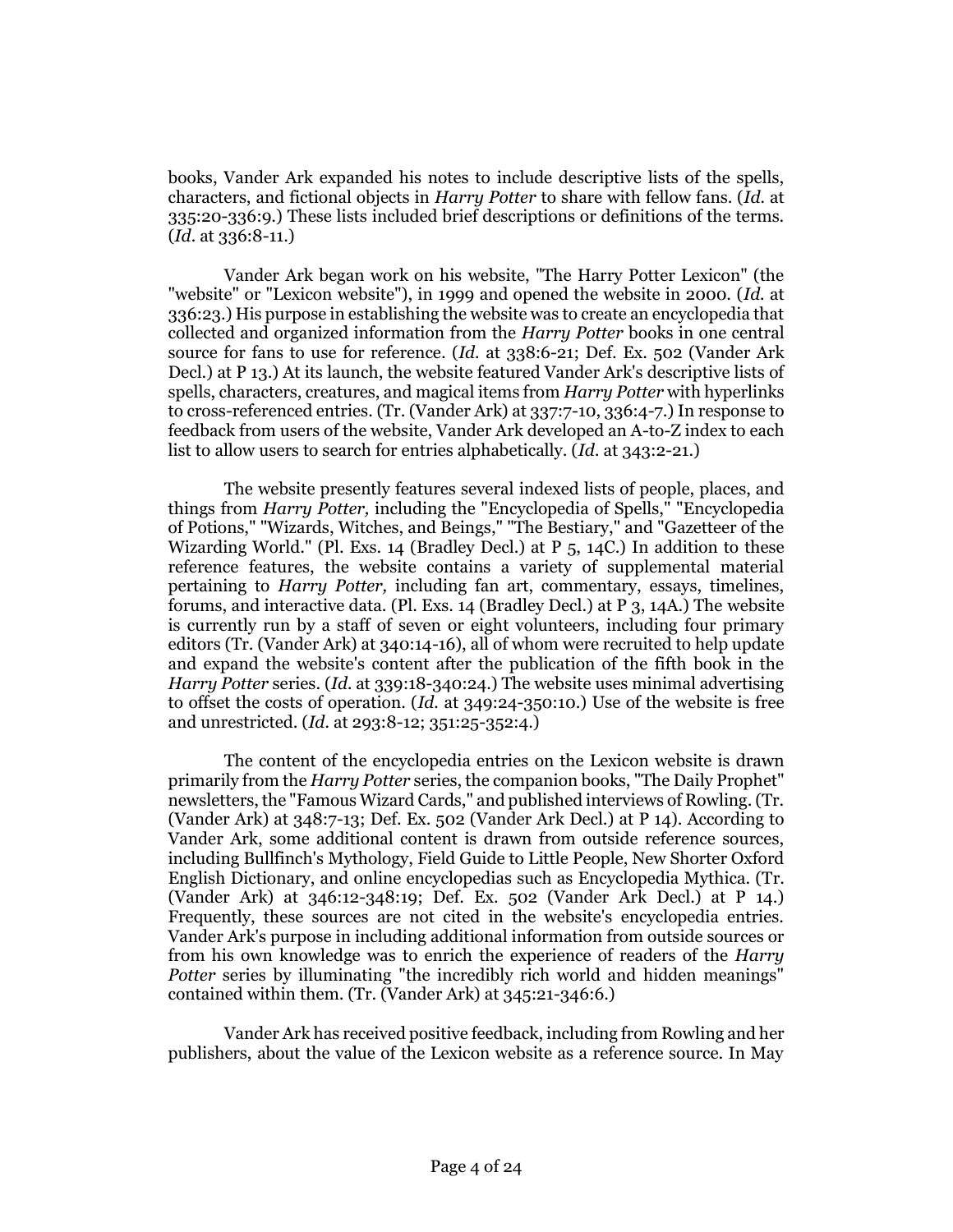2004, Vander Ark read a remark by Rowling posted on her website praising his Lexicon website as follows: "This is such a great site that I have been known to sneak into an internet cafe while out writing and check a fact rather than go into a bookshop and buy a copy of Harry Potter (which is embarrassing). A website for the dangerously obsessive; my natural home." (Tr. (Rowling) at 118:2-119:2). In July 2005, Vander Ark received a note from Cheryl Klein, a Senior Editor at Scholastic Inc., American publisher of the *Harry Potter* series, thanking him and his staff "for the wonderful resource [his] site provides for fans, students, and indeed editors & copyeditors of the Harry Potter series," who "referred to the Lexicon countless times during the editing of [the sixth book in the series], whether to verify a fact, check a timeline, or get a chapter & book reference for a particular event." (Def. Ex. 502 (Vander Ark Decl.) at P 39; Def. Ex. 502A.) In September 2006, Vander Ark was invited by Warner Brothers to the set of the film The *Order of the Phoenix,* where he met David Heyman, the producer of all the *Harry Potter* films. Heyman told Vander Ark that Warner Brothers used the Lexicon website almost every day. (Tr. 386:8-20; Def. Ex. 502 (Vander Ark Decl.) P 3 9.) Finally, in July 2007, Vander Ark visited the studios of Electronic Arts, the licensed producer of the *Harry Potter* video games, where he observed printed pages from the Lexicon covering the walls of the studio. (Tr. at 387:3-13; Def. Ex. 502 (Vander Ark Decl.) P 39.)

Prior to any discussions with RDR Books about publishing portions of the Lexicon website as a book, Vander Ark was aware of Rowling's public statements regarding her intention to write a *Harry Potter* encyclopedia upon completion of the seventh book in the series. (Tr. (Vander Ark) at 247:10-12, 250:21-251:13; Def. Ex. 502 at P 37.) In June 2007, just before the release of the seventh book, Vander Ark emailed Christopher Little Literary Agency, Rowling's literary agent in the United Kingdom, and suggested that he would be "a good candidate for work as an editor, given [his] work on the Lexicon," should Rowling start working on an encyclopedia or other reference to the *Harry Potter* series. (Pl. Ex. 12C.) The literary agency advised him that Rowling intended to work alone and did not require a collaborator. (Tr. (Vander Ark) at 250:14-20; Pl. Ex. 12 (Blair Decl.) at P 12; Pl. Ex. 12C.)

## **B. RDR Books' Acquisition and Marketing of the Lexicon**

[The court described the acquisition and publishing of the Lexicon in book form, by RDR Books.]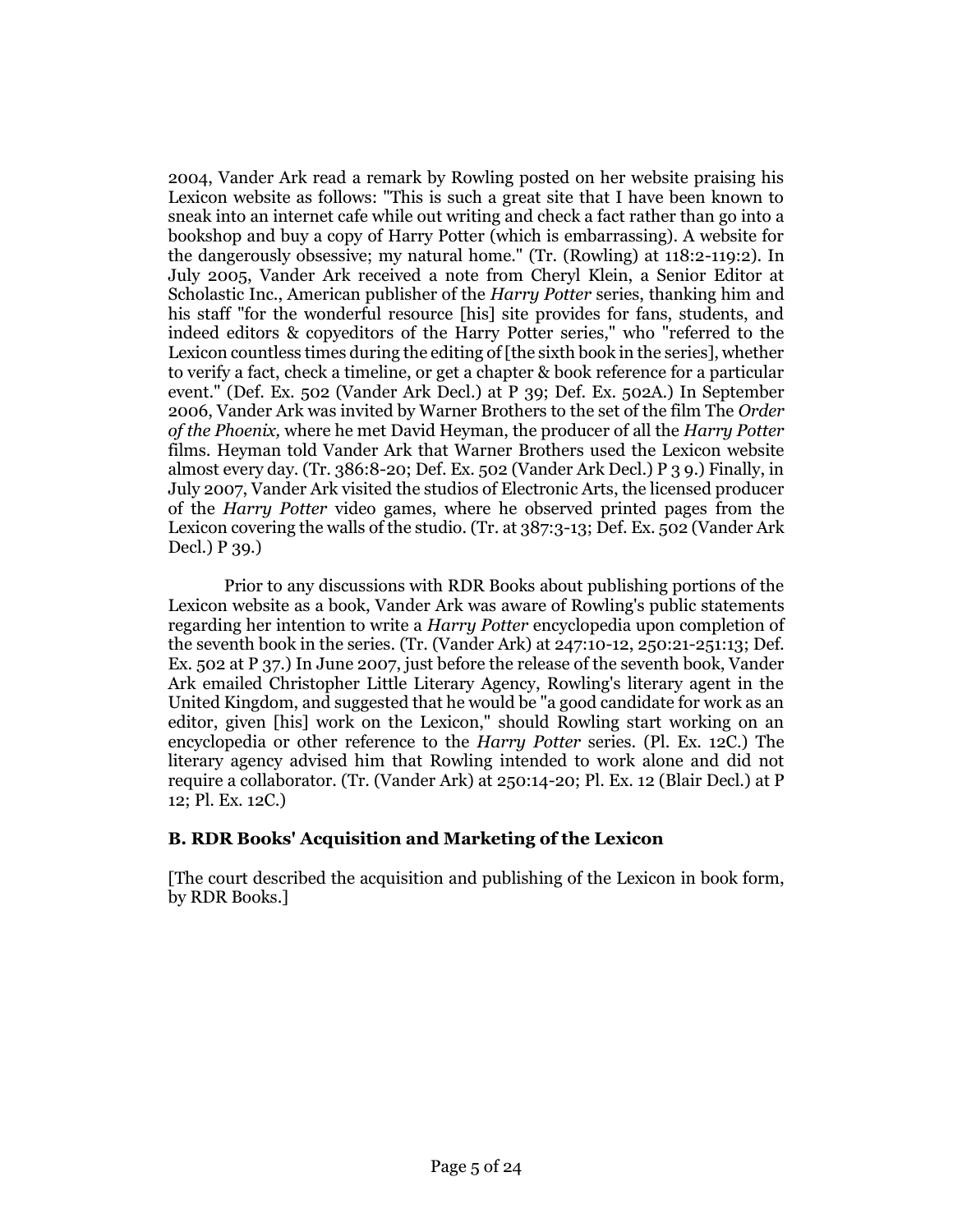#### **C. Plaintiffs' Objections to Publication of the Lexicon**

Rowling's literary agent, Neil Blair of the Christopher Little Literary Agency, first learned of the Lexicon book when he saw an advertisement on www.PublishersMarketplace.com announcing that RDR Books would be publishing the Lexicon, scheduled for release in late October 2007. (Pl. Exs. 12 (Blair Decl.) at P 14, 12D). On September 18, 2007, counsel for Rowling and Warner Brothers forwarded a letter to Vander Ark by email, copying Rapoport, notifying them that the Lexicon appeared to infringe Rowling's copyrights and requesting that RDR Books cease publication of the book. (Tr. at (Rapoport) 190:7- 13; Pl. Ex. 15 at P 3). Rapoport replied to Plaintiffs' counsel that he intended to study the various issues with RDR Books' legal advisers (Pl. Ex. 15 (Cendali Decl.) at P 5) and that his work had been interrupted by personal circumstances (*id.* P 7). Meanwhile he continued to market the Lexicon book domestically and abroad. (Tr. (Rapoport) at 193:2-25, 194:4-14, 208:3-17; Pl. Exs. 110-130, 133-140.)

On October 3, 2007, after receiving no substantive response from RDR Books, Plaintiffs' counsel wrote again to Rapoport emphasizing their clients' concerns and asking for a prompt substantive response. (Pl. Ex. 15 (Cendali Decl.) at P 6.) On October 5, 2007, when pitching the Lexicon to a Brazilian publisher, Rapoport asked for confirmation that the agent would not speak with the local publisher of the *Harry Potter* novels about the Lexicon. (Pl. Ex. 120.) On October 8, 2007, despite having received a cease-and-desist letter and a subsequent letter from Plaintiffs' counsel, Rapoport told a German publisher who raised copyright concerns that a lawsuit was unlikely. (Tr. (Rapoport) at 198:6-19; Pl. Ex. 121.)

On October 11, 2007, RDR Books sent the chairman of Warner Brothers a cease-and-desist letter claiming that Warner Brothers had violated Vander Ark's rights in the "Hogwarts Timeline" of events from the *Harry Potter* novels that was featured on the Lexicon website. (Pl. Ex. 14 (Bradley Decl.) at P 12; Pl. Ex. 14H). RDR Books also stated that it was seeking "tangible rewards" for Vander Ark in exchange for Warner Brothers' purported use of the timeline as an extra feature of the DVD versions of the first three *Harry Potter* films. (*Id.*) On October 19, 2007, Warner Brothers responded to RDR Books' letter regarding the timeline with a request for a copy of the "print version" of the Lexicon website referred to by RDR Books to aid its evaluation of any potential claims. (Pl. Ex. 15 (Cendali Decl.) at PP 8-9). RDR Books refused, stating that Warner Brothers could print the material from the Lexicon website. (Tr. (Rapoport) at 205:21-206:13; Pl. Ex. 15 (Cendali Decl.) at  $P_9$ .)

On October 19 and 24, 2007, Plaintiffs' counsel sent two more letters to RDR Books, asking for a substantive response to their clients' concerns regarding the Lexicon and for confirmation that RDR Books would not publish the Lexicon until it attempted to resolve the matter in good faith. (Pl. Ex. 15 (Cendali Decl.) at PP 9, 11.) RDR Books' responses deflected the inquiries (*id.* P 10) and stated that Plaintiffs' objections were "unwarranted" (*id.* P 12). On October 31, 2007, Plaintiffs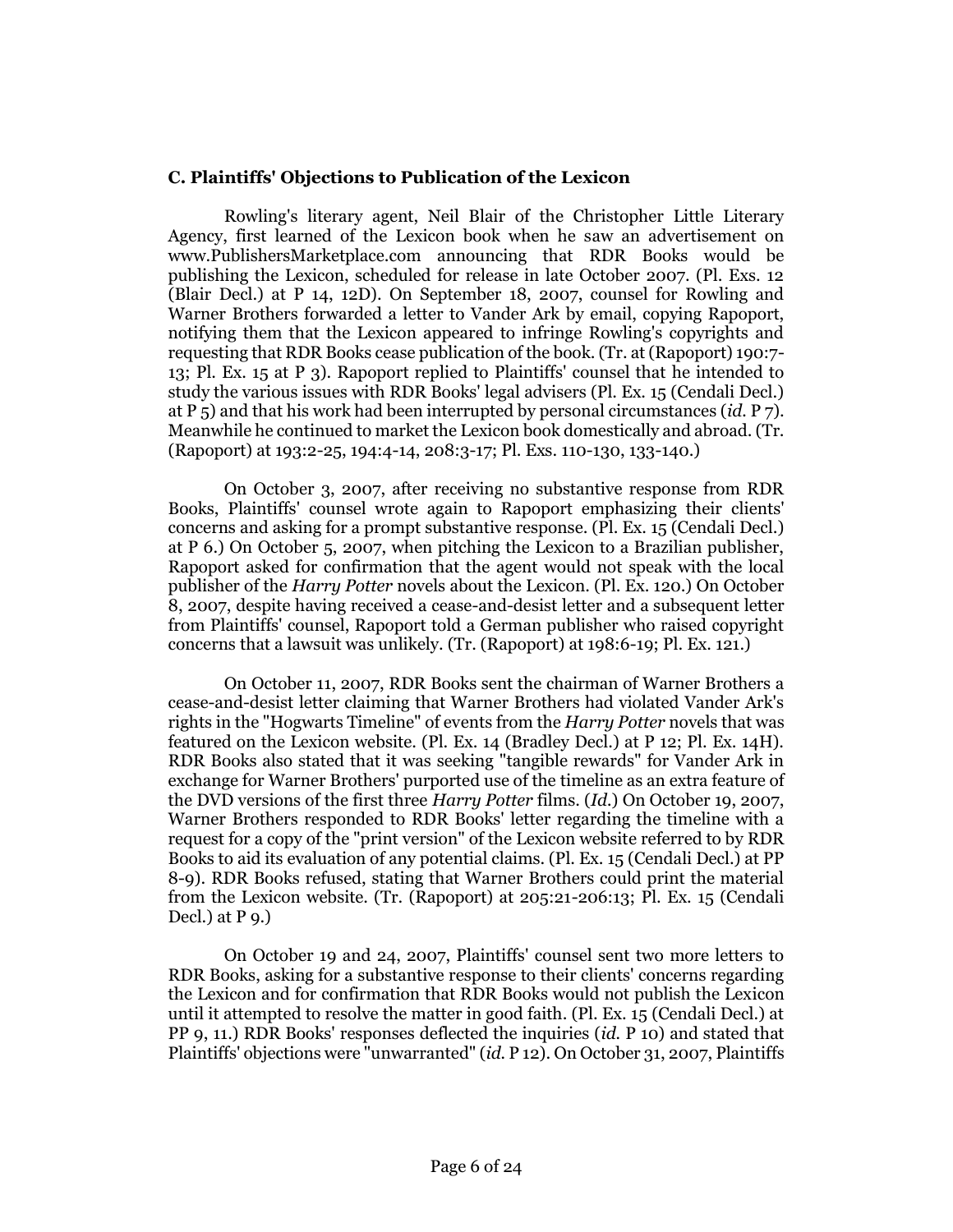called Rapoport to offer a last chance to agree to cease publication, or at least delay publication, and to provide Plaintiffs with a copy of the manuscript and proposed cover, in effort to resolve the matter. (*Id.* P 13.) RDR refused to delay publication and refused to provide a copy of the manuscript. (*Id.*) Plaintiffs filed suit on October 31, 2007, at which time they also moved by order to show cause for a preliminary injunction. (*Id.* P 13; Compl.)

Since the filing of this lawsuit, RDR Books has revised the front and back covers of the Lexicon. Specifically, RDR Books removed the quotation of Rowling's 2004 statement about her use of the Lexicon website from the back cover of the Lexicon after Plaintiffs presented a survey in this litigation demonstrating that 38% of respondents believed that the appearance of the quote on the proposed book cover meant that Rowling endorsed the book. (Tr. (Rapoport) at 237:6-13; Pl. Ex. 13C (Blumsack Decl.); Pl. Ex. 16 (Helfgott Decl.) at P 2). RDR Books changed the title from "The Harry Potter Lexicon" to "The Lexicon: An Unauthorized Guide to Harry Potter Fiction and Related Materials." Additionally, the final revision of the front cover of the Lexicon displays the following disclaimer:

Harry Potter and the names of fictitious people and places in the Harry Potter novels are trademarks of Warner Bros. Entertainment, Inc. This book is not written, prepared, approved, or licensed by Warner Bros. Entertainment, Inc., Scholastic Corporation, Raincoast Books, Bloomsbury Publishing Plc, or J.K. Rowling, nor is the author, his staff members, www.HP-Lexicon.org or the publisher in any way affiliated with Warner Bros. Entertainment, Inc., Scholastic Corporation, Raincoast Books, Bloomsbury Publishing Plc, J.K. Rowling, or any other person or company claiming an interest in the Harry Potter works.

(Def. Ex. 501 a.) RDR Books maintains, however, that the original cover was truthful and did not infringe any rights of Plaintiffs. (Def. Ex. 501 (Rapoport Decl.) at P 6.)

## **D. The Content of the Lexicon**

The Lexicon is an A-to-Z guide to the creatures, characters, objects, events, and places that exist in the world of *Harry Potter.* As received by the Court in evidence, the Lexicon manuscript is more than 400 type-written pages long and contains 2,437 entries organized alphabetically. The first few pages contain a list of abbreviations used throughout the Lexicon to cite to the original sources of the material.

The Lexicon manuscript was created using the encyclopedia entries from the Lexicon website. (Tr. (Vander Ark) at 365:1-5; Def. Ex. 502 (Vander Ark Decl.) P30.) Because of space limitations for the printed work, which seeks to be complete but also easy to use, about half of the material from the website was not included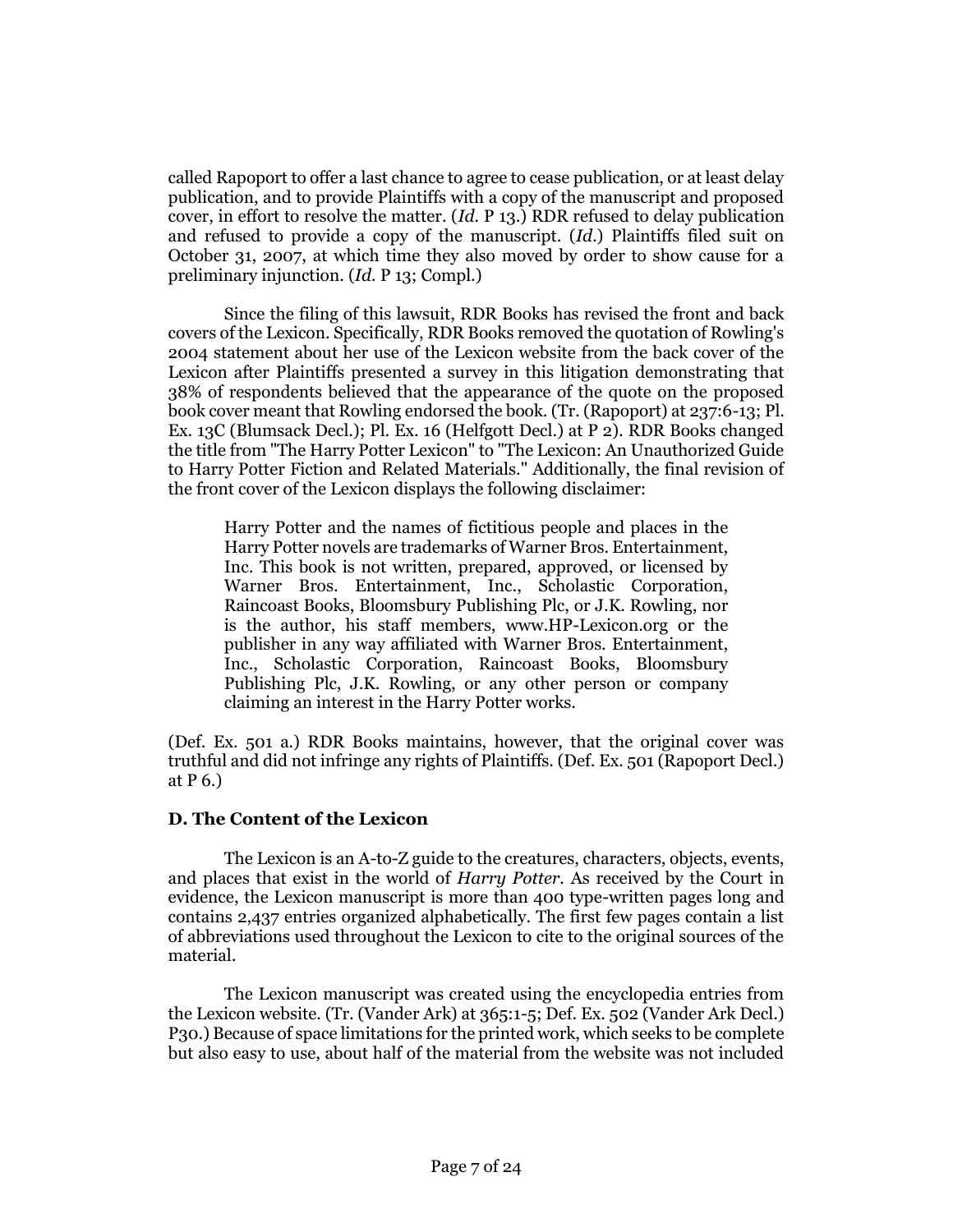in the Lexicon manuscript. (Tr. 365:1-11, 366:9-18; Def. Ex. 502 (Vander Ark Decl.) PP 30, 31, 33.) The Lexicon itself makes clear that the only source of its content is the work of J.K. Rowling. The first page of the Lexicon manuscript states: "All the information in the Harry Potter Lexicon comes from J.K. Rowling, either in the novels, the 'schoolbooks,' from her interviews, or from material which she developed or wrote herself." (Pl. Ex. 1 at 1). While Vander Ark claims that the Lexicon uses material from outside reference sources, such as Bullfinch's Mythology, Field Guide to Little People, New Shorter Oxford English Dictionary, and online encyclopedias (Tr. (Vander Ark) at 346:12-348:19; Def. Ex. 502 (Vander Ark Decl.) at P 14), it is not possible to confirm this claim because, aside from four dictionary citations, no other citations to third-party works appear in the Lexicon. (Tr. (Vander Ark) at 295:13-296:13).

The Lexicon entries cull every item and character that appears in the *Harry Potter* works, no matter if it plays a significant or insignificant role in the story. The entries cover every spell (e.g., Expecto Patronum, Expelliarmus, and Incendio), potion (e.g., Love Potion, Felix Felicis, and Draught of Living Death), magical item or device (e.g., Deathly Hallows, Horcrux, Cloak of Invisibility), form of magic (e.g., Legilimency, Occlumency, and the Dark Arts), creature (e.g., Blast-Ended Skrewt, Dementors, and Blood-Sucking Bugbears), character (e.g., Harry Potter, Hagrid, and Lord Voldemort), group or force (e.g., Aurors, Dumbledore's Army, Death Eaters), invented game (e.g., Quidditch), and imaginary place (e.g., Hogwarts School of Witchcraft and Wizardry, Diagon Alley, and the Ministry of Magic) that appear in the *Harry Potter* works. The Lexicon also contains entries for items that are not explicitly named in the *Harry Potter* works but which Vander Ark has identified, such as medical magic, candle magic, wizard space, wizard clothing, and remorse. Some of the entries describe places or things that exist in the real world but also have a place in the *Harry Potter* works, such as moors, Greece, and Cornwall.

Each entry, with the exception of the shortest ones, gathers and synthesizes pieces of information relating to its subject that appear scattered across the *Harry Potter* novels, the companion books, The Daily Prophet newsletters, Famous Wizard Cards, and published interviews of Rowling. The types of information contained in the entries include descriptions of the subject's attributes, role in the story, relationship to other characters or things, and events involving the subject. Repositories of such information, the entries seek to give as complete a picture as possible of each item or character in the *Harry Potter* world, many of which appear only sporadically throughout the series or in various sources of *Harry Potter* material.

The snippets of information in the entries are generally followed by citations in parentheses that indicate where they were found within the corpus of the *Harry Potter* works. The thoroughness of the Lexicon's citation, however, is not consistent; some entries contain very few citations in relation to the amount material provided. (*See, e.g.,* Pl. Ex. 1, entry for "Dumbledore, Albus Percival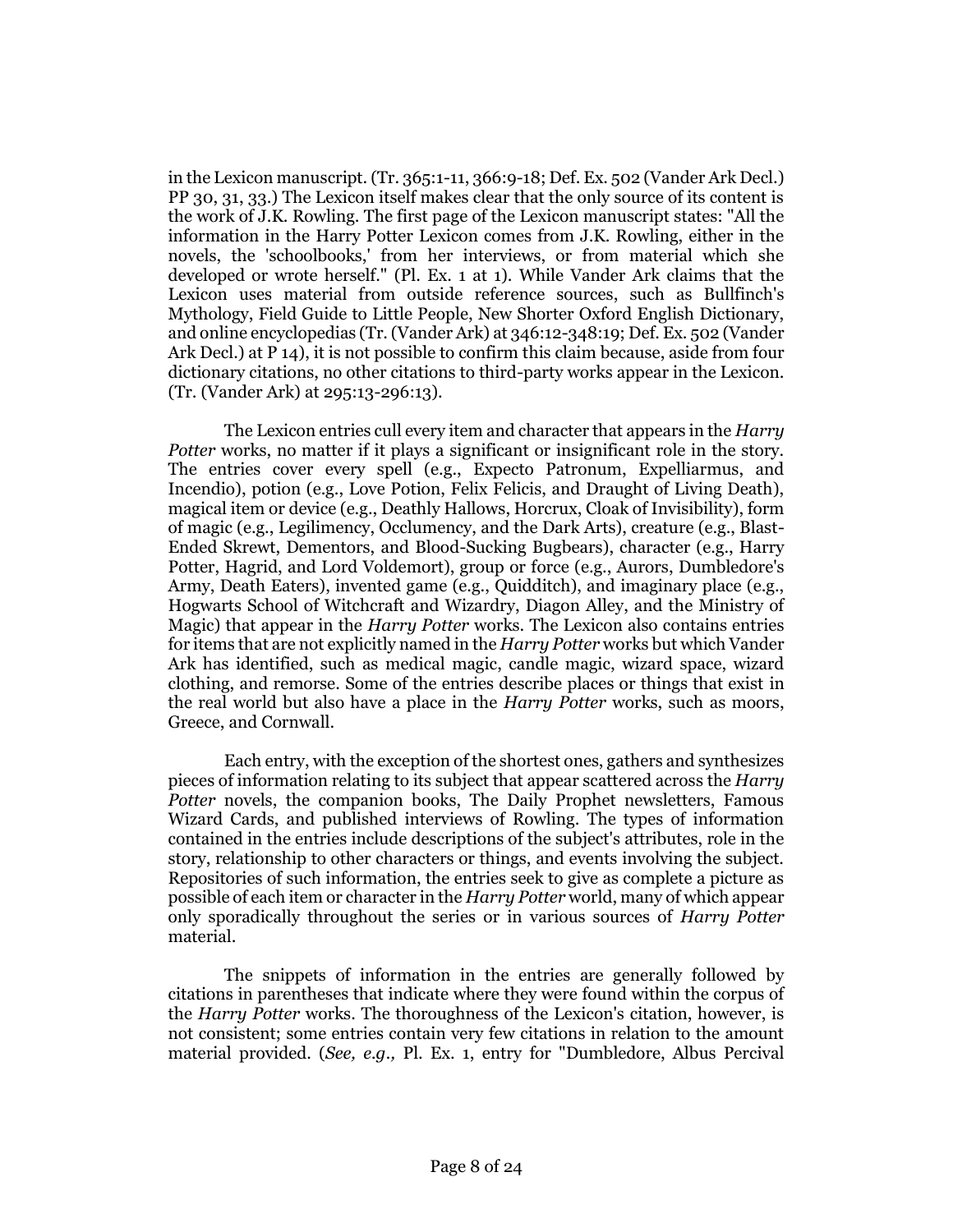Wulfric Brian" (containing no citations in a five-page entry); entry for "Granger, Hermione Jean" (containing no citations in a three-page entry); entry for "Chamber of Secrets" (containing one citation for nearly two pages of material); entry for "Crouch, Bartemius 'Barty', Sr." (containing one citation for nearly a full page of material).) When the Lexicon cites to one of the seven *Harry Potter* novels, the citation provides only the book and chapter number. Vander Ark explained that page numbers were excluded from the citations because the various editions of the *Harry Potter* books have different pagination, but the chapter numbers remain consistent. (Tr. (Vander Ark) at 277:19-278:1.) The Lexicon neither assigns a letter to each edition nor specifies a standard edition while providing a conversion table for other editions, practices which Plaintiffs' expert Jeri Johnson testified were common for reference guides. (Tr. (Johnson) at 594:11-16, 594:20-595:3.)

While not its primary purpose, the Lexicon includes commentary and background information from outside knowledge on occasion. For example, the Lexicon contains sporadic etymological references, (*e.g.,* Pl. Ex. 1, entries for "Colloportus," "Lupin, Remus," "Alohamora," "Fidelius Charm"), analogies to characters outside the *Harry Potter* world such as Merlin, and observations of Rowling's allusions to other works of literature such as "the weird sisters" from Shakespeare's Macbeth. The Lexicon also points to the very few "flints," or errors in the continuity of the story, that appear in the *Harry Potter* series. (*See* Tr. (Vander Ark) at 297:15-298:4.)

While there was considerable opining at trial as to the type of reference work the Lexicon purports to be and whether it qualifies as such (no doubt in part due to its title), the Lexicon fits in the narrow genre of non-fiction reference guides to fictional works. As Defendant's expert testified, the *Harry Potter* series is a multi-volume work of fantasy literature, similar to the works of J.R.R. Tolkien and C.S. Lewis. Such works lend themselves to companion guides or reference works because they reveal an elaborate imaginary world over thousands of pages, involving many characters, creatures, and magical objects that appear and reappear across thousands of pages. (Tr. (Sorensen) at 504:16-23; *id.* at 507:1-5 (testifying that she found 19 or 20 companion guides to J.R.R. Tolkien's works, and about 15 guides to C.S. Lewis's works).) Fantasy literature spawns books having a wide variety of purposes and formats, as demonstrated by the books about *Harry Potter* that Plaintiffs entered into evidence. (Pl. Exs. 73, 74, 75, 192; 13E-13G.) The Lexicon, an A-to-Z guide which synthesizes information from the series and generally provides citations for location of that information rather than offering commentary, is most comparable to the comprehensive work of Paul F. Ford, *Companion to Narnia: A Complete Guide to the Magical World of C.S. Lewis's* The Chronicles of Narnia (Pl. Ex. 62), or the unauthorized A-to-Z guide by George W. Beahm, Fact, *Fiction, and Folklore in Harry Potter's World: An Unofficial Guide* (Pl. Ex. 192).

At trial, Rowling testified that the Lexicon took "all the highlights of [her] work, in other words [her] characters' secret history, the jokes certainly, certain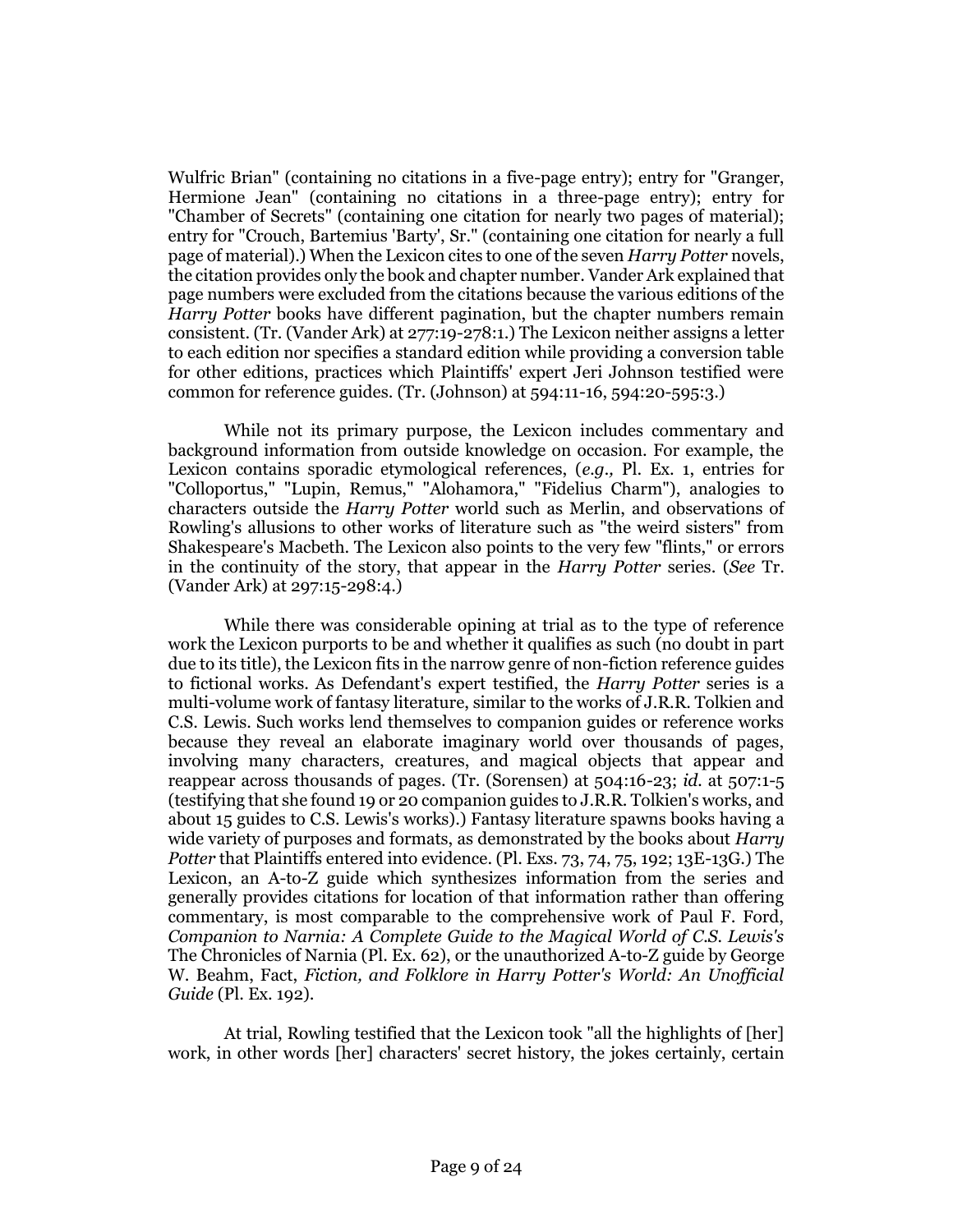exciting narrative twists, all the things that are the highlights of [her] stories." (Tr. (Rowling) at 647:6-10). She compared this taking of her work to plundering all of the "plums in [her] cake." (Tr. (Rowling) at  $647:3-6$ ). At trial, the testimony of Rowling and the expert opinion of Johnson focused at length on the Lexicon's verbatim copying of language from the *Harry Potter* works. Johnson testified that in particular, entries that deal with invented terms, creatures, places and things from the *Harry Potter* books use "again and again the specific, very colorful, idiosyncratic . . . nouns and phrases of Ms. Rowling." (Tr. (Johnson) at 619:7-9.)

Although it is difficult to quantify how much of the language in the Lexicon is directly lifted from the *Harry Potter* novels and companion books, the Lexicon indeed contains at least a troubling amount of direct quotation or close paraphrasing of Rowling's original language.

The Lexicon occasionally uses quotation marks to indicate Rowling's language, but more often the original language is copied without quotation marks, often making it difficult to know which words are Rowling's and which are Vander Ark's. (Tr. (Rowling) at 57:6-15, 58:24-59:12, 59:19-60:2; Tr. (Johnson) at 619:3- 12.)

For example, in the entry for "armor, goblin made," the Lexicon uses Rowling's poetic language nearly verbatim without quotation marks. The original language from *Harry Potter and the Deathly Hallows* reads:

"Muggle-borns," he said. "Goblin-made armour does not require cleaning, simple girl. Goblins' silver repels mundane dirt, imbibing only that which strengthens it."

(Pl. Ex. 10 at 303.) The Lexicon entry for "armor, goblin made" reads in its entirety:

Some armor in the wizarding world is made by goblins, and it is quite valuable. (e.g., HBP20) According to Phineas Nigellus, goblinmade armor does not require cleaning, because goblins' silver repels mundane dirt, imbibing only that which strengthens it, such as basilisk venom. In this context, "armor" also includes blades such as swords.

Although the Lexicon entry introduces Rowling's language with the phrase, "According to Phineas Nigellus," it does not use quotation marks.

The Lexicon entry for "Dementors" reproduces Rowling's vivid description of this creature sometimes using quotation marks and sometimes quoting or closely paraphrasing without indicating which language is original expression. The original language appears in Chapters 5 and 10 of *Harry Potter and the Prisoner of Azkaban* as follows: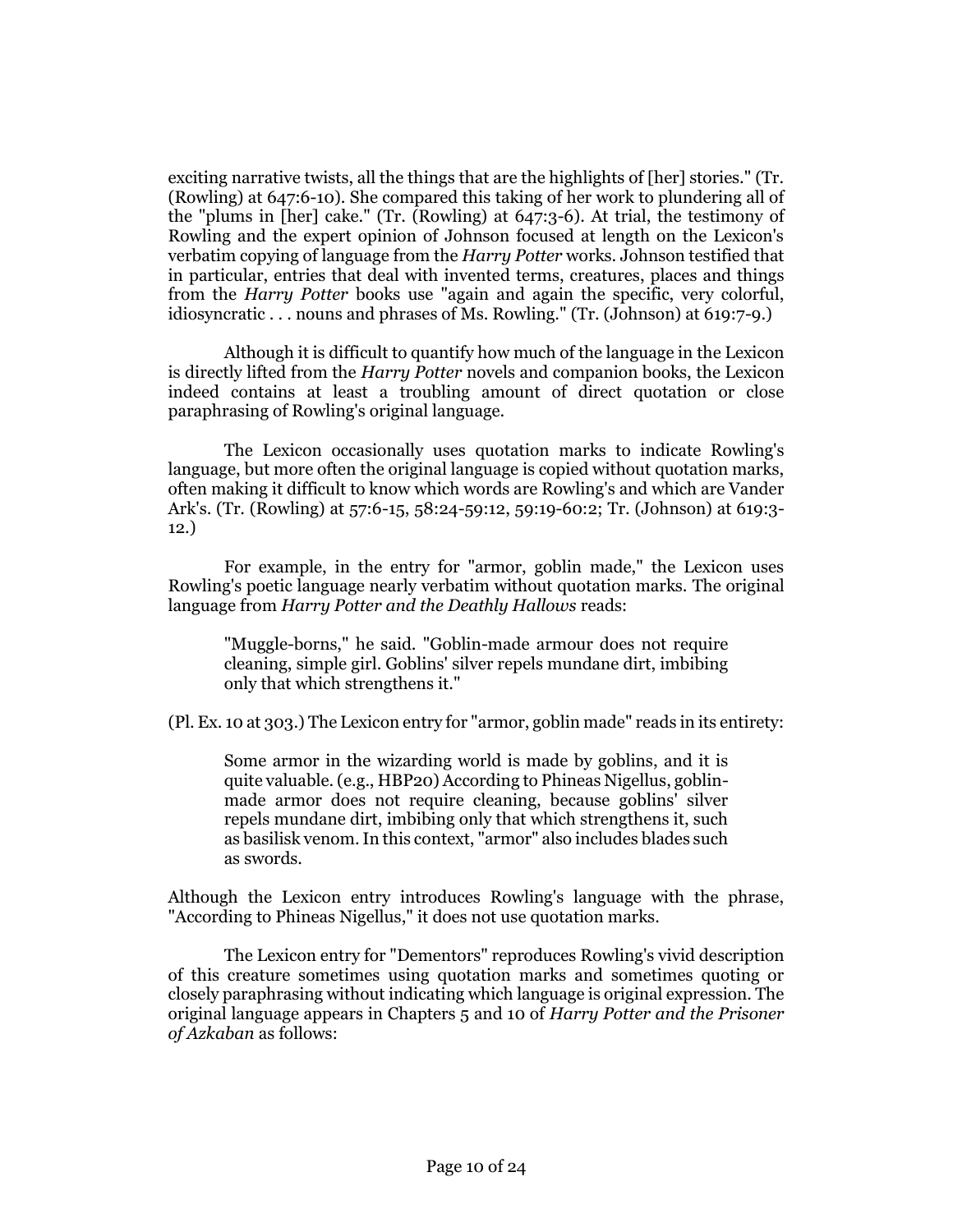. . . Its face was completely hidden beneath its hood. . . . There was a hand protruding from the cloak and it was glistening, grayish, slimy-looking, and scabbed, like something dead that had decayed in water. . . .

And then the thing beneath the hood, whatever it was, drew a long, slow, rattling breath, as though it were trying to suck something more than air from its surroundings.

\* \* \*

"Dementors are among the foulest creatures to walk this earth. They infest the darkest, filthiest places, they glory in decay and despair, they drain peace, hope, and happiness out of the air around them. Even Muggles feel their presence, though they can't see them. Get too near a dementor and every good feeling, every happy memory will be sucked out of you. If it can, the dementor will feed on you long enough to reduce you to something like itself . . . soulless and evil. . . ."

(Pl. Ex. 6 at 83, 187.) The Lexicon entry for "Dementors" reads in its entirety:

Dementors are some of the most terrible creatures on earth, flying tall black spectral humanoid things with flowing robes. They "infest the darkest, filthiest places, they glory in decay and despair, they drain peace, hope, and happiness out of the air around them," according to Lupin (PA10). Dementors affect even Muggles, although Muggles can't see the foul, black creatures. Dementors feed on positive human emotions; a large crowd is like a feast to them. They drain a wizard of his power if left with them too long. They were the guards at Azkaban and made that place horrible indeed. The Ministry used Dementors as guards in its courtrooms as well (GF30, DH13). There are certain defenses one can use against Dementors, specifically the Patronus Charm. A Dementor's breath sounds rattling and like it's trying to suck more than air out of a room. Its hands are "glistening, grayish, slimy-looking, and scabbed". It exudes a biting, soul-freezing cold (PA5).

Another example of verbatim copying and close paraphrase can be found in the Lexicon entry for "Mirror of Erised." The original language from *Harry Potter and the Sorcerer's Stone* reads:

It was a magnificent mirror, as high as the ceiling, with an ornate gold frame, standing on two clawed feet. There was an inscription carved around the top: Erised stra ehru oyt ube cafru oyt on wohsi.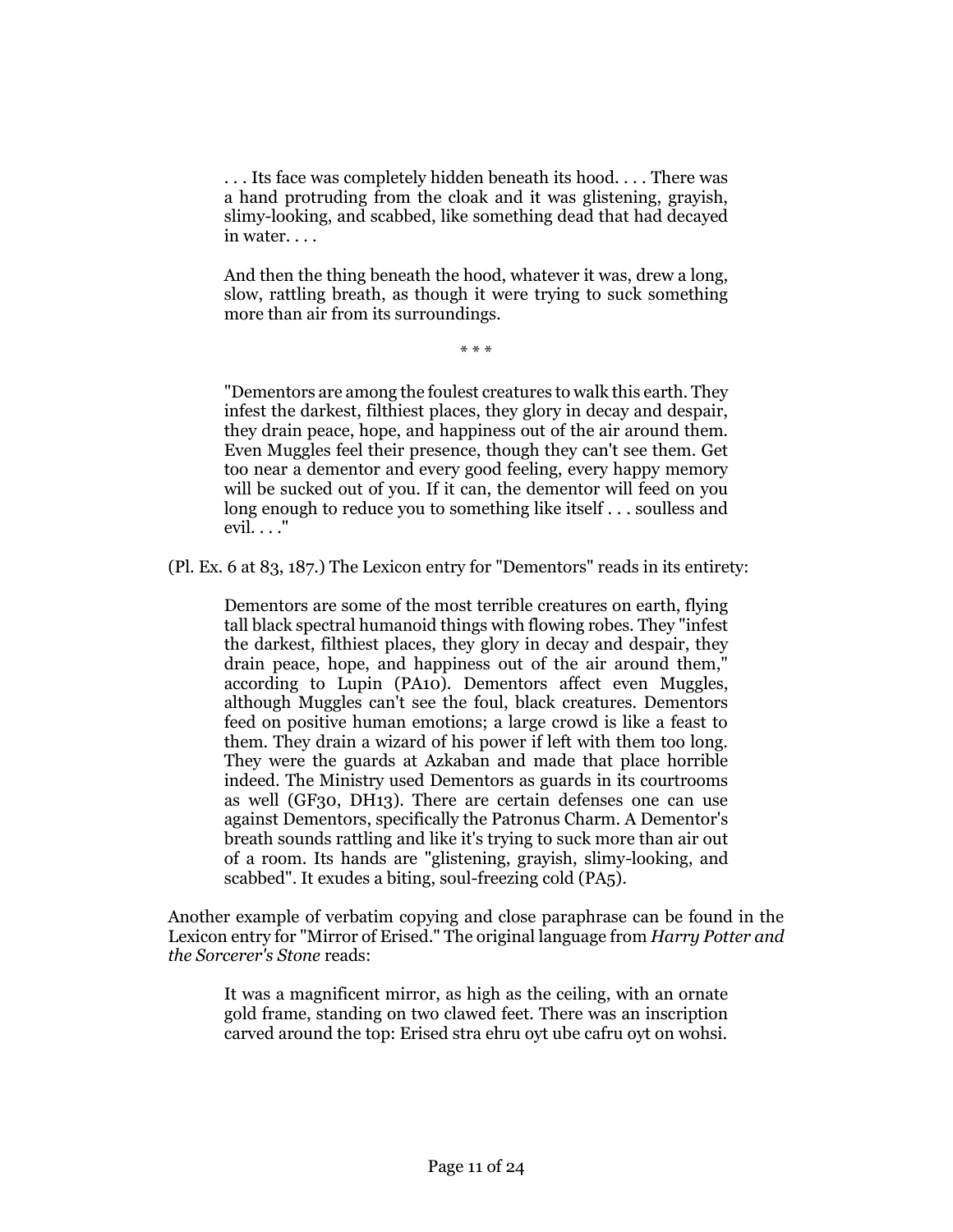. . . "It shows us nothing more or less than the deepest desire of our hearts. You [Harry Potter], who have never known your family, see them standing around you. Ronald Weasley, who has always been overshadowed by his brothers, sees himself standing alone, the best of all of them. However, this mirror will give us neither knowledge or truth. Men have wasted away before it, entranced by what they have seen, or been driven mad, not knowing if what it shows is real or even possible."

(Pl. Ex. 4 at 207, 213). The first paragraph of the Lexicon entry reads:

A magnificent mirror, as high as a classroom ceiling, with an ornate gold frame, standing on two clawed feet. The inscription carved around the top reads "Erised stra ehru oyt ube cafru oyt on wohsi," which is "I show you not your face but your heart's desire" written backwards (that is, in what is called 'mirror writing'). When you look into the mirror you see the deepest, most desperate desire of your heart. The mirror has trapped people who can't bear to stop staring into it, unsure if what they see is going to actually happen. Harry sees his family in the Mirror; Ron sees himself as Head Boy and Quidditch champion (PS1 2).

The Lexicon entry for "Boggart" takes strands of dialogue from *Harry Potter and the Prisoner of Azkaban* and closely paraphrases it in the third person. The original work contains the following bits of dialogue:

"Boggarts like dark, enclosed spaces."

"It's a shape-shifter. . . . It can take the shape of whatever it thinks will frighten us most."

"Nobody knows what a boggart looks like when he is alone, but when I let him out, he will immediately become whatever each of us most fears."

(Pl. Ex. 6 at 133.) The Lexicon entry begins as follows:

A shape shifter that prefers to live in dark, confined spaces, taking the form of the thing most feared by the person it encounters; nobody knows what a boggart looks like in its natural state.

An example of particularly extensive direct quotation is found in the Lexicon entry for "Trelawney, Sibyll Patricia," the professor of Divination at the Hogwarts School who tells two important prophecies in the story. The Lexicon not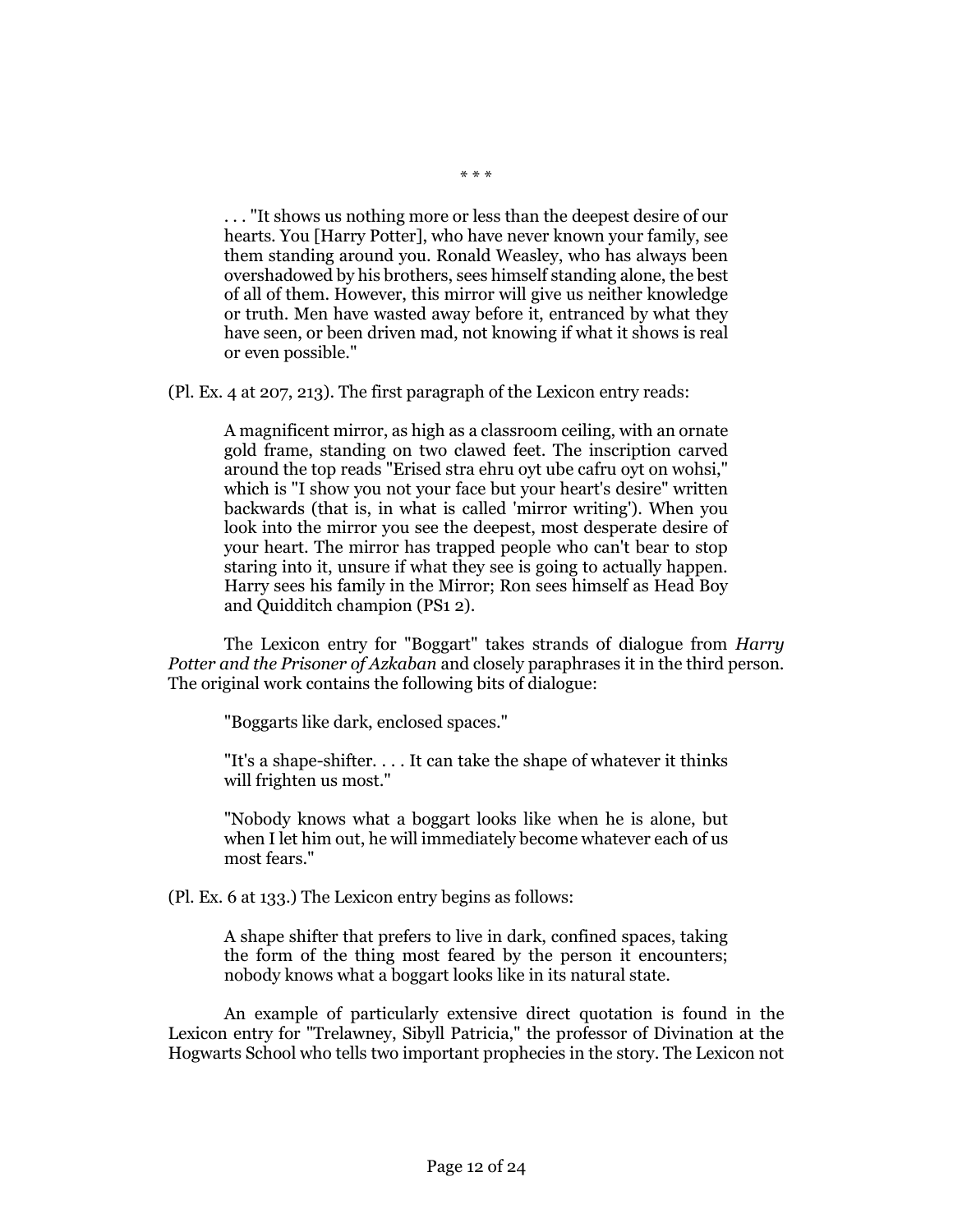only reproduces her prophecies word-for-word in their entirety, but in doing so, reveals dramatic plot twists and how they are resolved in the series. For example, the first prophecy reads:

"The one with the power to vanquish the Dark Lord approaches. . . . Born to those who have thrice defied him, born as the seventh month dies . . . and the Dark Lord will mark him as his equal, but he will have power the Dark Lord knows not . . . and either must die at the hand of the other for neither can live while the other survives. . . . The one with the power to vanquish the Dark Lord will be born as the seventh month dies. . . ."

(Pl. Ex. 8 at 841 (ellipses in original).) The Lexicon entry reproduces this prophecy exactly but in italics and indented. (Pl. Ex. 1, entry for "Trelawney, Sibyll Patricia.") The Lexicon entry continues by discussing what happens as a result of this prophecy: "Severus Snape was eavesdropping on this conversation and he reported the first part of the Prophecy to the Dark Lord. Voldemort immediately began searching for this threat, and centered his attention on the child of Lily and James Potter. (OP 37)." The entry then quotes the second prophecy, but without a citation to where it appears in the *Harry Potter* series.

A number of Lexicon entries copy Rowling's artistic literary devices that contribute to her distinctive craft as a writer. For example, the Lexicon entry for "brain room," uses Rowling's evocative literary device in a very close paraphrase. The original language from *Harry Potter and the Order of the Phoenix* reads:

For a moment it seemed suspended in midair, then it soared toward Ron, spinning as it came, and what looked like ribbons of moving images flew from it, unraveling like rolls of film.

(Pl. Ex. 8 at 798.) The Lexicon entry reads in part:

. . . When Summoned, the brains fly out of the tank, unspooling ribbons of thought like strips of film, which wrap themselves around the Summoner and cause quite a bit of damage  $(OP35)$ ...

The Lexicon entry for "Clankers" copies a vivid simile created by Rowling and reproduces a thought in the mind of Harry Potter as a factual statement using nearly identical wording. The original language from *Harry Potter and the Deathly Hallows* reads:

Ron passed the bag to Griphook, and the goblin pulled out a number of small metal instruments that when shaken made a loud, ringing noise like miniature hammers on anvils. . . .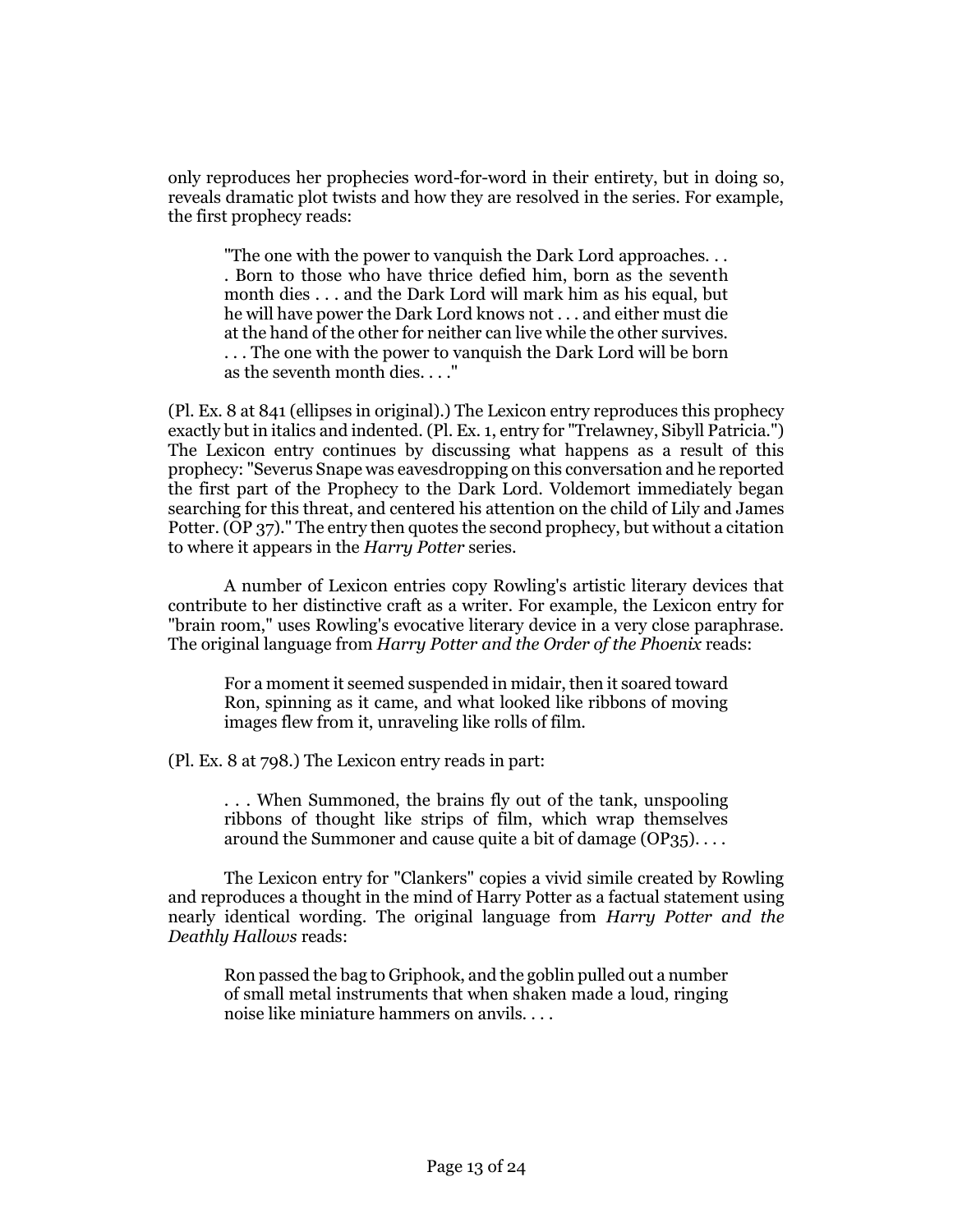. . . Harry could see [the dragon] trembling, and as they drew nearer he saw the scars made by vicious slashes across its face, and guessed that it had been taught to fear hot swords when it heard the sound of the Clankers.

(Pl. Ex. 10 at 536). The Lexicon entry reads:

A number of small metal instruments, which when shaken make a loud, ringing noise like tiny hammers on anvil [sic]. Anyone visiting one of the high-security vaults at Gringotts must carry one of these, shaking it to make noise. The dragon guarding those vaults has been conditioned to back away at the sound, apparently by being taught to fear hot swords whenever it hears the Clankers (DH26).

Similarly, the Lexicon entry for "Marchbanks, Madam Griselda" uses an artful simile from the original works to describe this character. Rowling's language in *Harry Potter and the Order of the Phoenix* reads:

. . . Harry thought Professor Marchbanks must be the tiny, stooped witch with a face so lined it looked as though it had been draped in cobwebs; Umbridge was speaking to her very deferentially. . . .

(Pl. Ex. 8 at 710.) The Lexicon entry reads in part:

. . . Madam Marchbanks in June 1996 was tiny and stooped, her face so lined it appeared draped in cobwebs. . . .

The Lexicon's close paraphrasing is not limited to the seven *Harry Potter* novels, but can be found in entries drawn from the companion books as well. For example, the entry for "Montrose Magpies" uses language from *Quidditch Through the Ages.* The original language reads:

The Magpies are the most successful team in the history of the British and Irish League, which they have won thirty-two times. Twice European Champions . . . . The Magpies wear black and white robes with one magpie on the chest and another on the back.

(Pl. Ex. 2 at 35-36.) The Lexicon entry reads:

The most successful Quidditch team in history, which has won the British and Irish league thirty-two times and the European Cup twice. Their robes are black and white, with one magpie on the chest and another on the back (QA7).

(*See also* Pl. Ex. 1, entry for "Woollongong Shimmy.")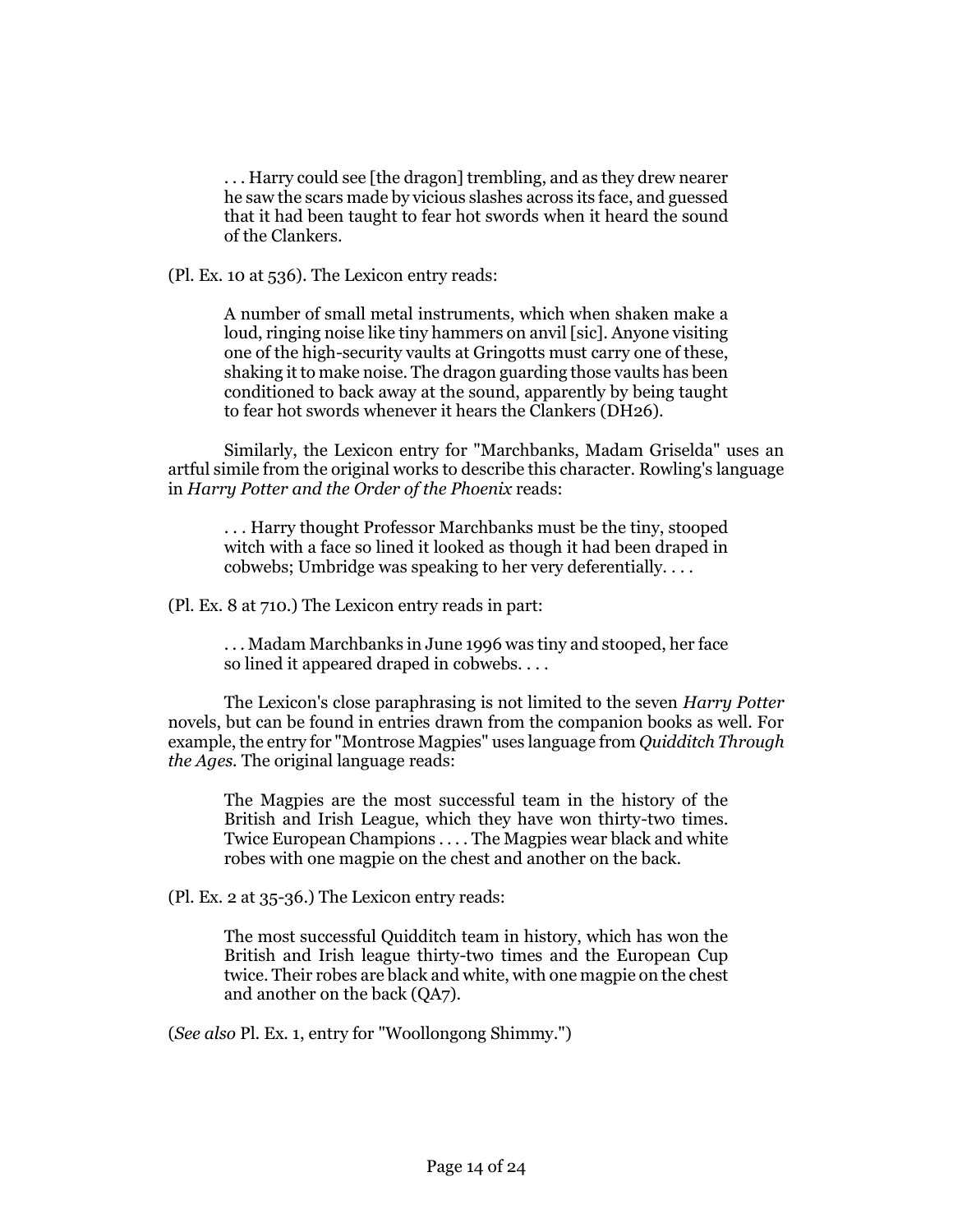The same close paraphrasing takes place in the Lexicon entries drawing from Rowling's other companion book, *Fantastic Beasts & Where to Find Them.* For example, the entry for "Chinese Fireball" closely tracks the original language, which reads:

The only Oriental dragon. Scarlet and smooth-scaled, it has a fringe of golden spikes around its snub-snouted face and extremely protuberant eyes. The Fireball gained its name for the mushroomshaped flame that bursts from its nostrils when it is angered.... Eggs are a vivid crimson speckled with gold. . . .

(Pl. Ex. 3 at 11.) The Lexicon entry reads:

A species of dragon native to China. The Fireball is a scarlet dragon with golden spikes around its face and protruding eyes. The blast of flame from a fireball forms a distinctive mushroom shape. Eggs of a Fireball are vivid crimson, flecked with gold (FB).

(*See also* Pl. Ex. 1, entry for "Fire Crab.")

Instances of such verbatim copying or close paraphrasing of language in the *Harry Potter* works occur throughout the Lexicon. (*See, e.g.,* Pl. Ex. 1, entries for "Apparition," "Bubtotuber," "Pince, Madam Irma," "Twycross, Wilkie," "Lovegood, Luna," "third-floor corridor," "Slytherin common room.") Rowling provides numerous examples in Plaintiffs' Exhibit 47, "a chart [she] made to show what [she] felt was the constant pilfering of [her] work." (Tr. (Rowling) at 57:23- 24.)

Aside from verbatim copying, another factual issue of contention at trial was the Lexicon entries that contain summaries of certain scenes or key events in the *Harry Potter* series. Most frequently, these are the longer entries that describe important objects, such as the "Deathly Hallows," or momentous events, such as the "Triwizard Tournament," or that trace the development of an important character, such as Harry Potter, Lord Voldemort, Severus Snape, and Albus Dumbledore. Plaintiffs' expert testified at length that in her opinion these entries constitute "plot summaries," (Tr. (Johnson) at 592:14-22, 611:13-22, 623:4- 624:11), while Defendant's expert characterized them as character studies or analysis.

Neither of these characterizations is exactly apt. Without endorsing one characterization or another, such entries in the Lexicon do encapsulate elements of the very elaborate and wide ranging plot (sometimes in chronological order, sometimes not) confined to the subject of the entry. In the entries for significant characters, these plot elements are occasionally used to support an observation about the character's nature or development. For instance, the three-and-a-half page entry for "Lovegood, Luna" contains the following paragraph: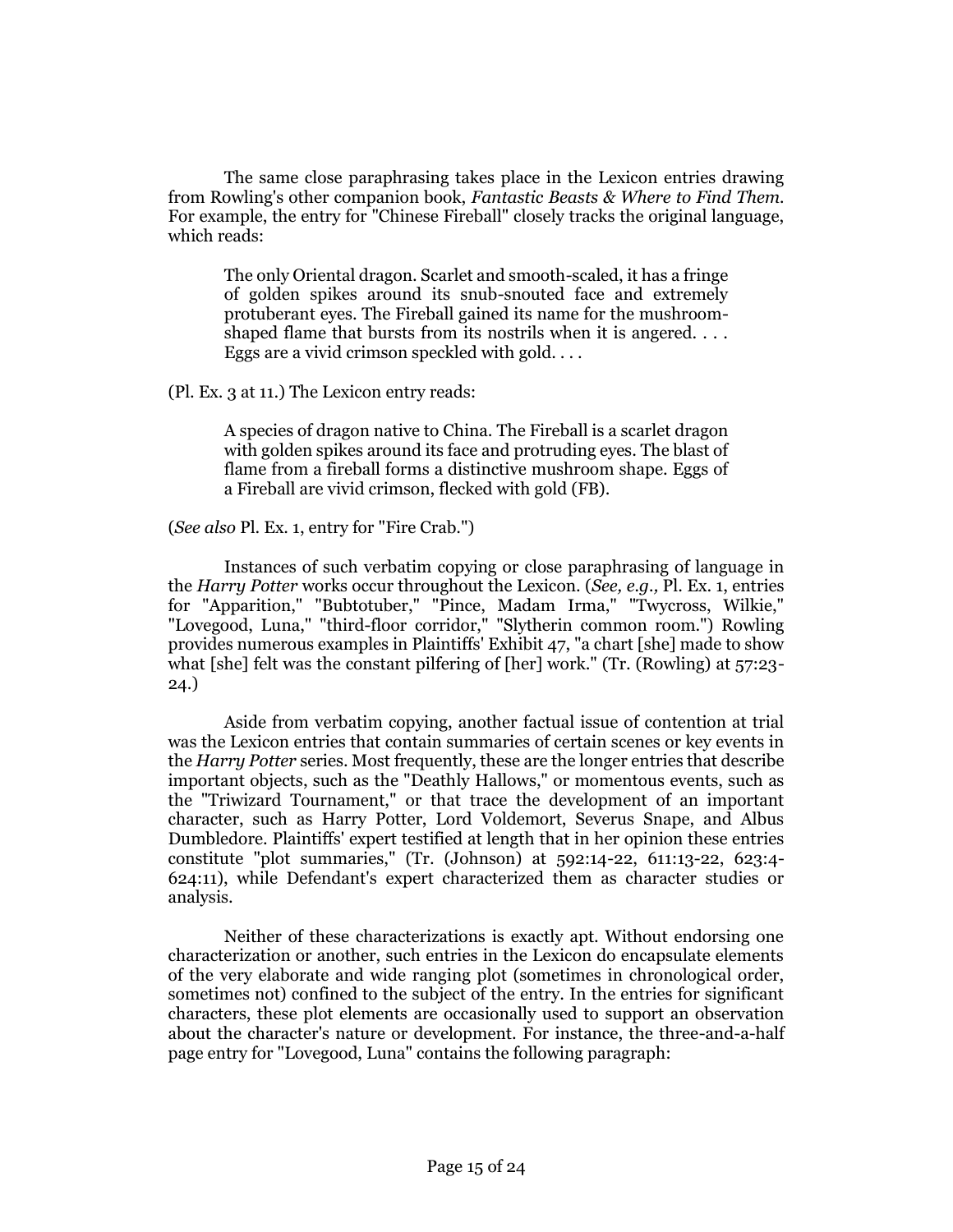Luna came into her own during her sixth year at Hogwarts. With Harry, Ron, and Hermione gone from school, she joined Ginny and Neville to revive the D.A. and resist the Death Eaters' influence at Hogwarts. She was kidnapped on the Hogwarts Express on her way home for the Christmas holidays (DH25) because of what Mr. Lovegood had been writing in The Quibbler, and imprisoned in the cellar at the Malfoy Mansion along with Ollivander. She was helpful in their efforts to escape the Malfoy Mansion, and then fought bravely, again, at the Battle of Hogwarts (DH31).

(*See also, e.g.,* Pl. Ex. 1, entry for "Malfoy, Draco," PP 5, 6, 7.) But other times, the presentation of plot details, in effect, summarizes a vignette or portion of a scene. In the same entry for "Lovegood, Luna," the Lexicon summarizes a scene on the Hogwarts Express found on pages 185 to 188 of Chapter 10 of *Harry Potter and the Order of the Phoenix:*

Harry met Luna for the first time aboard the Hogwarts Express on September 1, 1995. He, Ginny, and Neville shared a compartment with her on the train (OP 10). She was reading a copy of The Quibbler magazine upside down. She informed the others that her father is the editor of The Quibbler, a magazine which most in the Wizarding World consider a joke. She laughed a little too loud; she stared at the other kids, and generally made an odd traveling companion. Harry privately thought, when Cho happened by their compartment to say hello, that he would much rather have been sitting with "cooler" kids than Luna and Neville.

(*Compare* Pl. Ex. 8 at 185-88.)

The entries for the hero and the villain of the *Harry Potter* series (Harry Potter and Lord Voldemort) present the closest thing to "plot summaries," but are more aptly characterized as synopses or outlines of the narrative revolving around those characters. Because Harry Potter and Lord Voldemort drive the narrative and because they appear in nearly every chapter of the series, an encapsulation of the events surrounding them ultimately yields a synopsis of the primary narrative thread in the *Harry Potter* series. The Lexicon entry for "Potter, Harry James" is eleven pages long and chronicles each year of Harry Potter's life at the fictional Hogwarts School, providing the reader with all of the main events of the story through all seven of Rowling's novels, leading up to Harry Potter's final battle with Lord Voldemort. (Pl. Ex. 11 (Birchall Decl.) at P 5). The nine-page entry for "Voldemort, Lord" begins by providing the pre-story for the character, which is included in the sixth *Harry Potter* novel, giving background into the character as a child. (Tr. (Rowling) at 146:10-13). The entry then proceeds to describe chronologically all of the events surrounding this character in the *Harry Potter* story from books one through seven, and also gives an account of this character's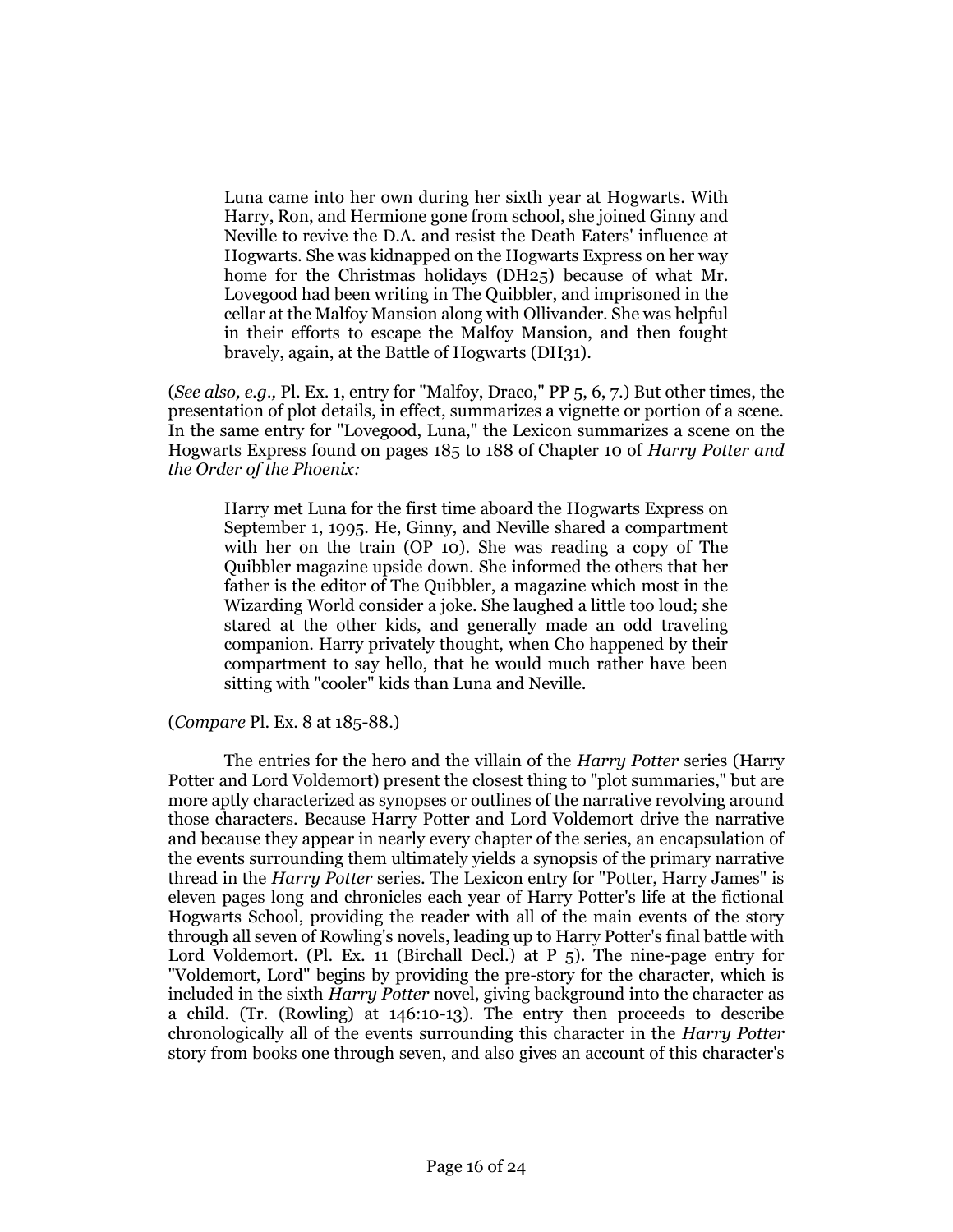death in the last *Harry Potter* novel. (Tr. (Rowling) at 62: 12-20; Tr. (Johnson) at 623:6-624:11). Although the entries proceed chronologically and do not use the same plot structure as do the *Harry Potter* novels (which structure the plot so as to create an interesting drama), the entries do provide a skeleton of the plot elements that hold the story together.

Finally, Plaintiffs established the Lexicon's extensive copying from Rowling's companion books, *Quidditch Through the Ages* and *Fantastic Beasts & Where to Find Them,* the schoolbooks used by the students attending the Hogwarts School. These two books are very short, fifty-six and fifty-nine pages, respectively. They are written in non-narrative form (Tr. (Vander Ark) at 396:21-25) and present fictional facts without commentary (*id.*(Rowling) at 63:18-20), in a similar way to the Lexicon. When questioned about his use of these books in creating the Lexicon, Vander Ark testified:

. . . *Fantastic Beasts* and *Quidditch [Through] the Ages* had sections of them which were essentially encyclopedias already which presented quite a problem. We wanted to be complete, but we certainly didn't want to replace Ms. Rowling's encyclopedia content which presented us with quite a challenge of how to do that, how to include information, but not to include all of it. And that was what we decided to do. We said we'll intentionally leave things out and put a very clear note, Please go read her books, which is what we did.

(*Id.* (Vander Ark) 287:20-288:4.) Although the Lexicon sporadically leaves out material, such as some material from the introductory chapters of *Quidditch Through the Ages,* it essentially takes wholesale from the companion books. (Tr. (Rowling) at 65:3-8, 62:25-63:1.) When questioned about the Lexicon entry for "Chudley Cannons" and whether there was anything about this quidditch team in *Quidditch Through the Ages* that he did not put in the Lexicon, Vander Ark admitted, "In that particular case, it looks like we pretty much caught it all." (*Id.* at 288:15-22.) Vander Ark later admitted that although he left out some of the first half of *Quidditch Through the Ages,* "[w]hen it comes to descriptions of specific things, a Quidditch f[oul], for example, there's not a lot of information there to condense, and so there would be more of that included and referenced." (*Id.* at 290:3-6.) Similarly, the Lexicon copies a large part of the descriptions of each beast in the A-to-Z section of *Fantastic Beasts & Where to Find Them.*

#### **CONCLUSIONS OF LAW**

## **I. Copyright Infringement**

To establish a prima facie case of copyright infringement, a plaintiff must demonstrate "(1) ownership of a valid copyright, and (2) copying of constituent elements of the work that are original." *Feist Publ'ns, Inc. v. Rural Tel. Serv. Co.,*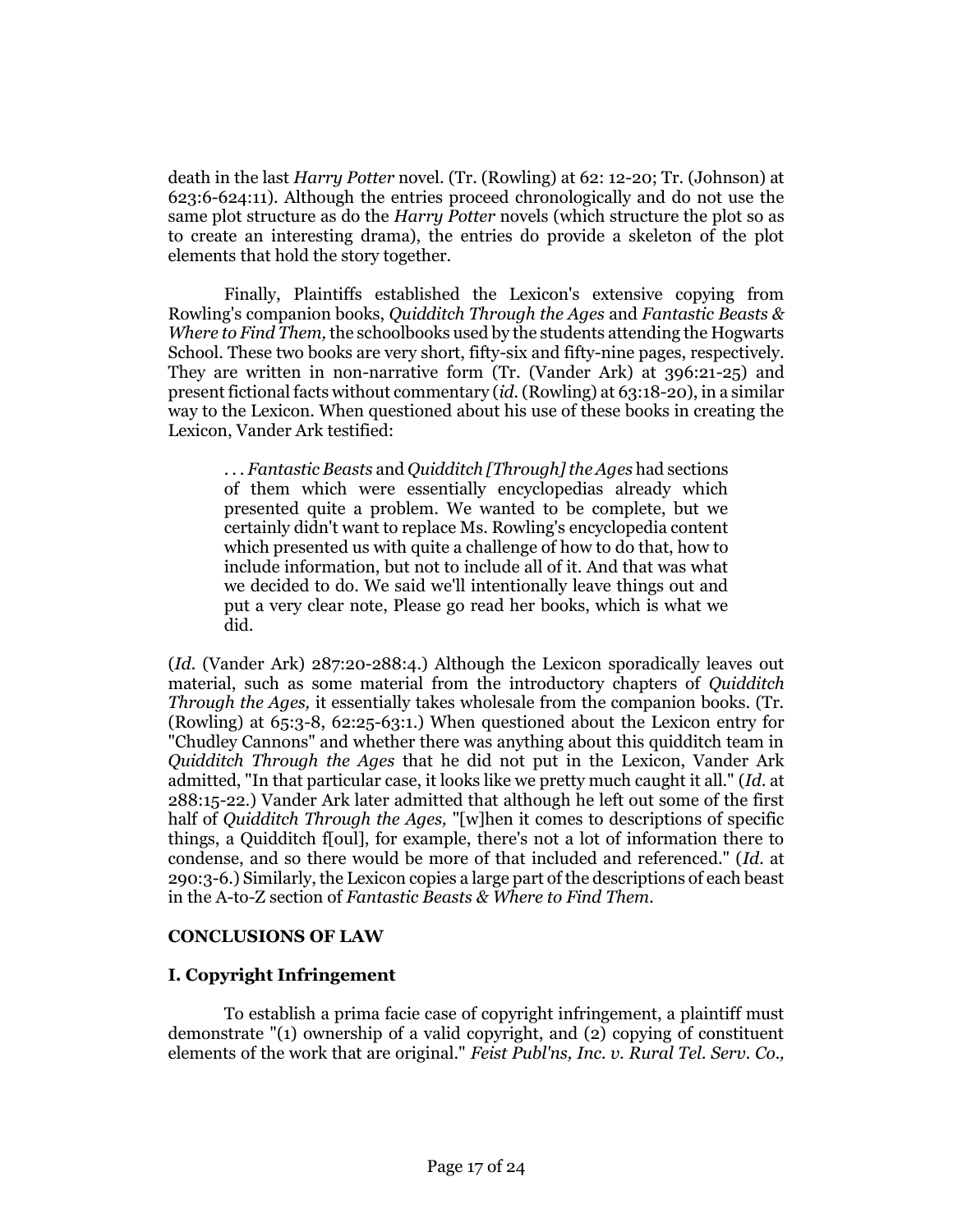499 U.S. 340, 361, 111 S. Ct. 1282, 113 L. Ed. 2d 358 (1991); *Arica Institute, Inc. v. Palmer,* 970 F.2d 1067, 1072 (2d Cir. 1992). The element of copying has two components: first, the plaintiff must establish actual copying by either direct or indirect evidence; then, the plaintiff must establish that the copying amounts to an improper or unlawful appropriation. *Castle Rock Entm't, Inc. v. Carol Publ'g Group, Inc.,* 150 F.3d 132, 137 (2d Cir. 1998); *Laureyssens v. Idea Group, Inc.,* 964 F.2d 131, 139-140 (2d Cir. 1992). The plaintiff demonstrates that the copying is actionable "by showing that the second work bears a 'substantial similarity' to protected expression in the earlier work." *Castle Rock,* 150 F.3d at 137 (citing *Repp v. Webber,* 132 F.3d 882, 889 (2d Cir. 1997)); *see Ringgold v. Black Entm't Television, Inc.,* 126 F.3d 70, 74-75 (explaining the distinction between actionable copying and factual copying); 4 Melville B. Nimmer & David Nimmer, *Nimmer on Copyright* § 13.03[A] (2007) [hereinafter *Nimmer*].

## **A. Ownership**

There is no dispute regarding Plaintiff Rowling's ownership of valid copyrights in the seven *Harry Potter* novels and two companion books, *Quidditch Through the Ages* and *Fantastic Beasts & Where to Find Them.* With respect to those works, Plaintiffs introduced evidence of copyright ownership in the form of registration certificates from the U.S. Copyright Office (Pl. Ex. 12-A), which constitute prima facie evidence of the works' copyrightability and the validity of the copyrights. 17 U.S.C.  $\S$  410(c). Plaintiffs also introduced the declarations and testimony of Rowling concerning her creation of the works and ownership of the copyrights in them. (Pl. Exs. 25, 32; Tr. (Rowling) at 43:8-9.)

Defendant disputes, however, that Plaintiffs have established Rowling's ownership of copyrights in "The Daily Prophet" newsletters and Warner Brothers' beneficial ownership of copyrights in the *Harry Potter* video games that contain the allegedly infringed "Famous Wizard Cards." The only evidence offered at trial to establish Plaintiffs' ownership of these copyrights was Rowling's testimony. Plaintiffs attached to their post-trial brief documents demonstrating Rowling's U.K. copyright in the "The Daily Prophet" (Pl. Post-Trial Br., Ex. A) and Warner Brothers' joint ownership with Electronic Arts Inc. of U.S. copyrights in *Harry Potter* videogames (*id.,* Ex. B). Having taken judicial notice of these documents as public records as permitted by the Federal Rules of Evidence, *see* Fed. R. Evid. 201(b)(2); *Island Software & Computer Serv. v. Microsoft Corp.,* 413 F.3d 257, 261 (2d Cir. 2005), the Court concludes that Plaintiffs have established ownership of copyrights in "The Daily Prophet" and the "Famous Wizard Cards." Plaintiffs cannot establish infringement of these works, however, because neither work was entered into evidence, and they are not before the Court. Accordingly, Plaintiffs' claims of copyright infringement will be addressed only with respect to the seven *Harry Potter* novels and two companion guides.

## **B. Copying**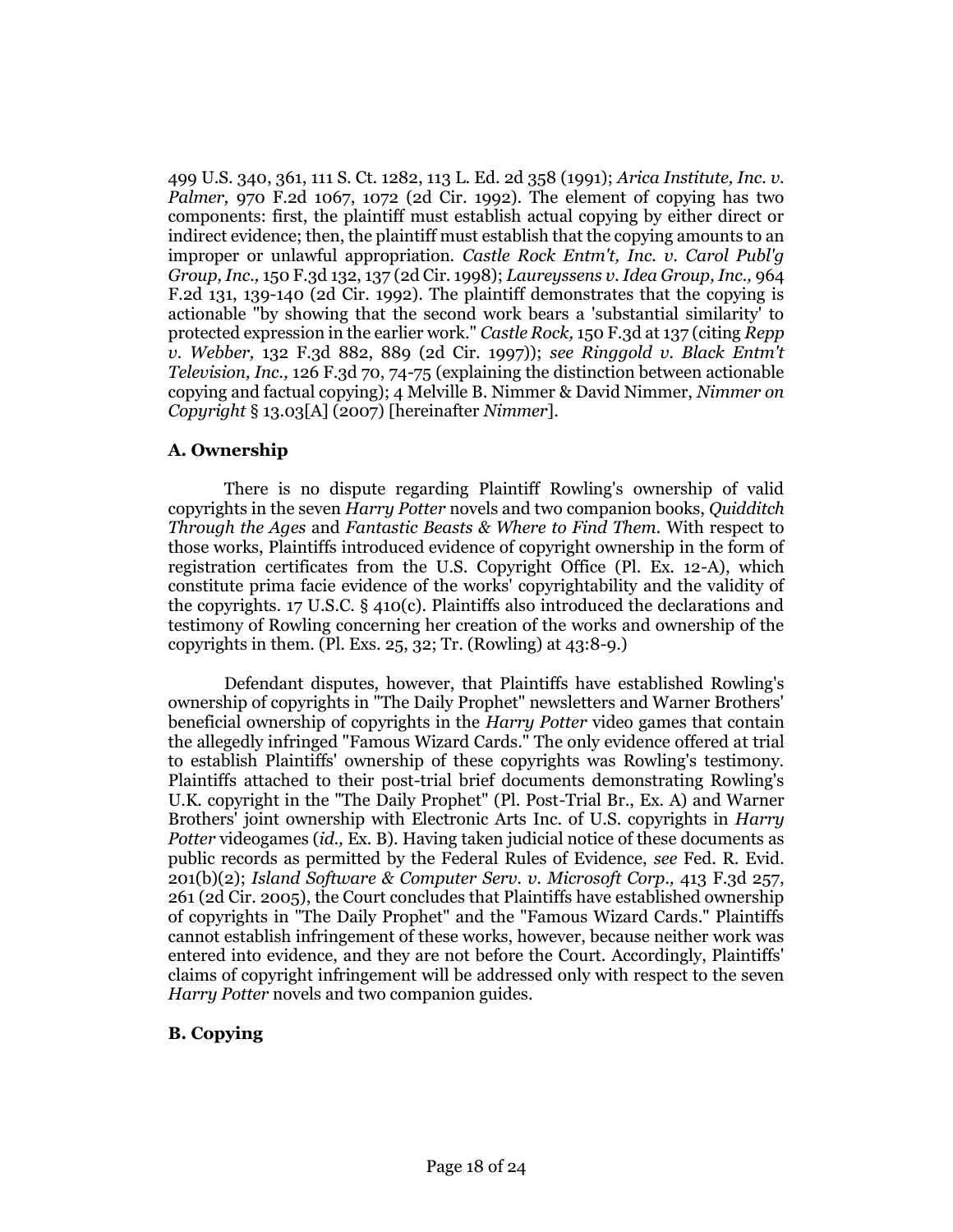There is no dispute that the Lexicon actually copied from Rowling's copyrighted works. Vander Ark openly admitted that he created and updated the content of the Lexicon by taking notes while reading the *Harry Potter* books and by using without authorization scanned, electronic copies of the *Harry Potter* novels and companion books. (Tr. (Vander Ark) at 335:9-17, 259:5-9, 16-23.) While acknowledging actual copying, Defendant disputes that the copying amounts to an improper or unlawful appropriation of Rowling's works. Defendant argues that Plaintiffs fail to establish a prima facie case of infringement because they have not shown that the Lexicon is substantially similar to the *Harry Potter* works.

The appropriate inquiry under the substantial similarity test is whether "the copying is quantitatively and qualitatively sufficient to support the legal conclusion that infringement (actionable copying) has occurred." *Ringgold,* 126 F.3d at 75; *accord Nihon Keizai Shimbun, Inc. v. Comline Bus. Data, Inc.,* 166 F.3d 65, 70 (2d Cir. 1999); *Castle Rock,* 150 F.3d at 138. The quantitative component addresses the amount of the copyrighted work that is copied, while the qualitative component addresses the copying of protected expression, as opposed to unprotected ideas or facts. *Ringgold,* 126 F.3d at 75.

In evaluating the quantitative extent of copying in the substantial similarity analysis, the Court "considers the amount of copying not only of direct quotations and close paraphrasing, but also of all other protectable expression in the original work." *Castle Rock,* 150 F.3d at 140 n.6. As the Second Circuit has instructed, "[i]t is not possible to determine infringement through a simple word count," which in this case would be an insuperable task; "the quantitative analysis of two works must always occur in the shadow of their qualitative nature." *Nihon Keizai,* 166 F.3d at 71. Where, as here, the copyrighted work is "wholly original," rather than mixed with unprotected elements, a lower quantity of copying will support a finding of substantial similarity. *Nihon Keizai,* 166 F.3d at 71.

Plaintiffs have shown that the Lexicon copies a sufficient quantity of the *Harry Potter* series to support a finding of substantial similarity between the Lexicon and Rowling's novels. The Lexicon draws 450 manuscript pages worth of material primarily from the 4,100-page *Harry Potter* series. Most of the Lexicon's 2,437 entries contain direct quotations or paraphrases, plot details, or summaries of scenes from one or more of the *Harry Potter* novels. As Defendant admits, "the Lexicon reports thousands of fictional facts from the Harry Potter works." (Def.'s Post-trial Br. at 35). Although hundreds pages or thousands of fictional facts may amount to only a fraction of the seven-book series, this quantum of copying is sufficient to support a finding of substantial similarity where the copied expression is entirely the product of the original author's imagination and creation. *See Castle Rock,* 150 F.3d at 138 (concluding that a *Seinfeld* trivia book that copied 643 fragments from 84 copyrighted *Seinfeld* episodes "plainly crossed the quantitative copying threshold under *Ringgold*"); *Twin Peaks Prods., Inc. v. Publ'ns Int'l, Ltd.,* 996 F.2d 1366, 1372 (2d Cir. 1993) (upholding the district court's conclusion that "the identity of 89 lines of dialogue" between *Twin Peaks* teleplays and a guide to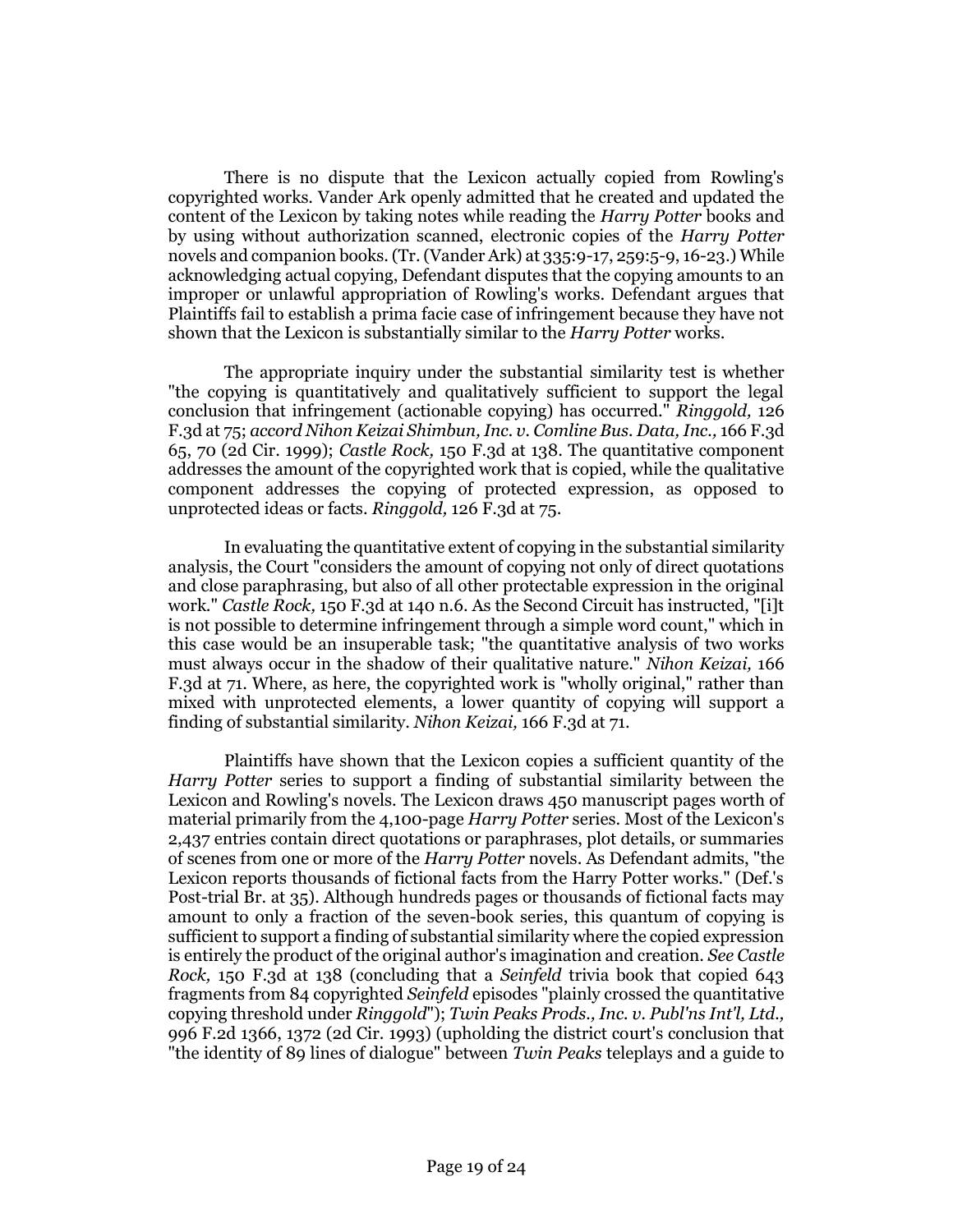the television series constituted substantial similarity); *see also Harper & Row,* 471 U.S. at 548-49 (stating that "lifting verbatim quotes of the author's original language totaling between 300 and 400 words and constituting some 13% of [the defendant's] article" was sufficient to constitute copyright infringement).

The quantitative extent of the Lexicon's copying is even more substantial with respect to *Fantastic Beasts* and *Quidditch Through the Ages.* Rowling's companion books are only fifty-nine and fifty-six pages long, respectively. The Lexicon reproduces a substantial portion of their content, with only sporadic omissions, across hundreds of entries. (Tr. (Vander Ark) at 287:20-288:4 (testifying that to overcome the problem of copying the companion books, "which were essentially encyclopedias already," in their entirety, the Lexicon intentionally leaves some things out).

As to the qualitative component of the substantial similarity analysis, Plaintiffs have shown that the Lexicon draws its content from creative, original expression in the *Harry Potter* series and companion books. Each of the 2,437 entries in the Lexicon contains "fictional facts" created by Rowling, such as the attributes of imaginary creatures and objects, the traits and undertakings of major and minor characters, and the events surrounding them. The entry for "Boggart," for example, contains the fictional facts that a boggart is "[a] shape shifter that prefers to live in dark, confined spaces, taking the form of the thing most feared by the person it encounters; nobody knows what a boggart looks like in its natural state," and that "Lupin taught his third year Defence Against the Dark Arts class to fight [a boggart] with the Riddikulus spell (PA7), and used a boggart as a substitute for a Dementor in tutoring Harry (PA 12)." (Pl. Ex. 1.) In *Castle Rock Entertainment, Inc. v. Carol Publishing Group, Inc.,* the Second Circuit explained that such invented facts constitute creative expression protected by copyright because "characters and events spring from the imagination of [the original] authors." 150 F.3d at 139; *see also Paramount Pictures Corp. v. Carol Publ'g Group,* 11 F. Supp. 2d 329, 333 (S.D.N.Y. 1998) (stating that "[t]he characters, plots and dramatic episodes" that comprise the story of the "fictitious history of Star Trek" are the story's "original elements," protected by copyright). The *Castle Rock* court held that a trivia book which tested the reader's knowledge of "facts" from the *Seinfeld* series copied protected expression because "each 'fact' tested by [the trivia book] is in reality fictitious expression created by *Seinfeld's* authors." *Id.* It follows that the same qualitative conclusion should be drawn here, where each "fact" reported by the Lexicon is actually expression invented by Rowling.

Seeking to distinguish *Castle Rock,* Defendant argues that the qualitative similarity between the Lexicon and the *Harry Potter* works is significantly diminished because "the Lexicon uses fictional facts primarily in their factual capacity" to "report information and where to find it," unlike the *Seinfeld* trivia book, which used fictional facts "primarily in their fictional capacity to entertain and 'satisfy' the reader's 'craving' for the Seinfeld television series." (Def. Post-trial Br. at 36 (quoting *Castle Rock,* 150 F.3d at 142-43).) While this distinction is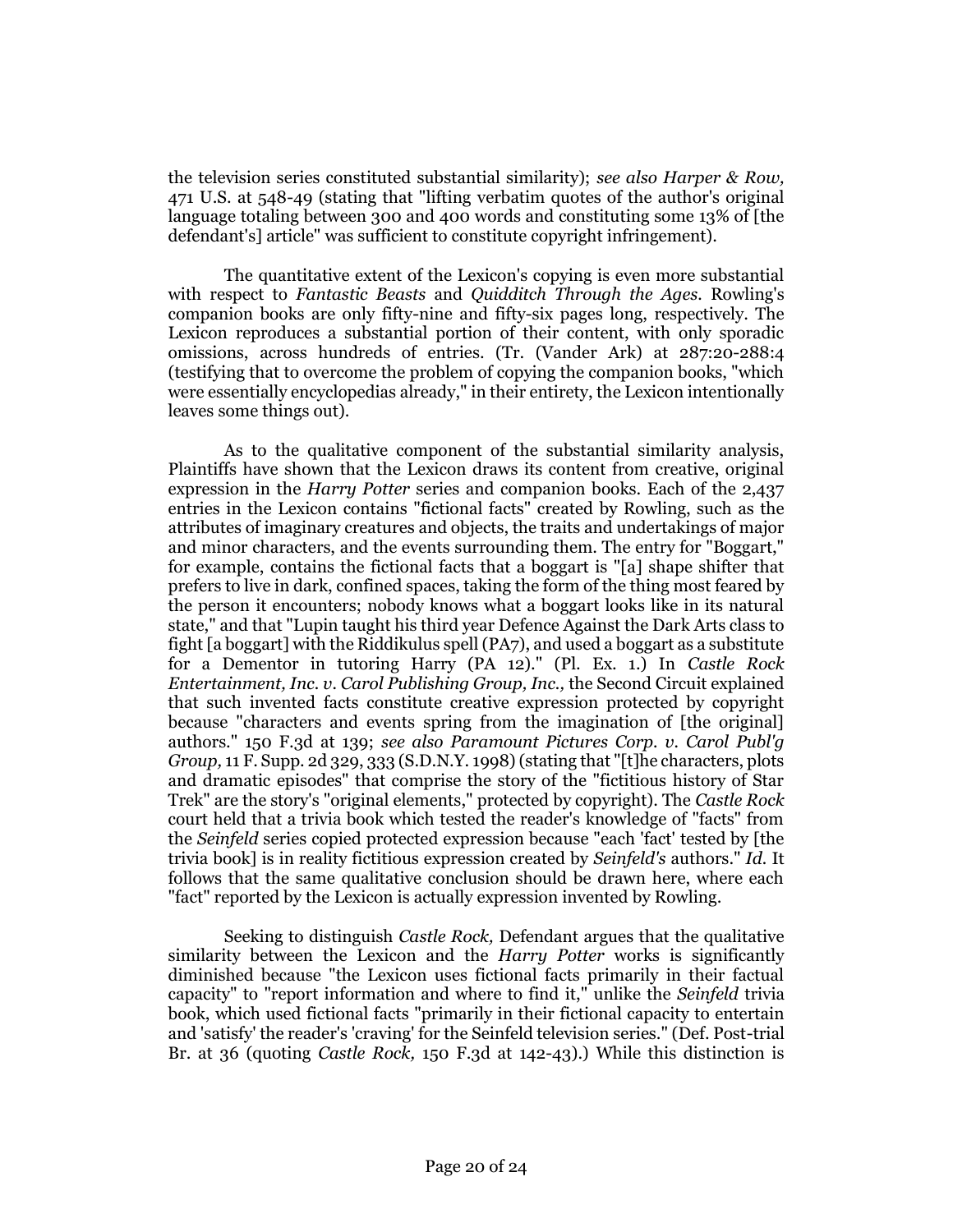important, Defendant's argument goes to the fair use question of whether the Lexicon's use has a transformative purpose, not to the infringement question of whether the Lexicon, on its face, bears a substantial similarity to the *Harry Potter* works. The court in *Castle Rock* addressed these two inquires separately and found that the *Seinfeld* trivia book not only bore a substantial similarity to the *Seinfeld* series but also lacked a transformative purpose. *See Castle Rock,* 150 F.3d at 138- 39, 141-43. What matters at the infringement stage of this case is that the copied text is expression original to Rowling, not fact or idea, and therefore is presumptively entitled to copyright protection. *See Harper & Row,* 471 U.S. at 547; *Feist,* 499 U.S. at 344-46. Even if expression is or can be used in its "factual capacity," it does not follow that expression thereby takes on the status of fact and loses its copyrightability.

Defendant also argues that while a substantial similarity may be found where invented facts are "reported and arranged in such a way as to tell essentially the same story" as the original, "the order in which the fictional facts are presented in the Lexicon bears almost no resemblance to the order in which the fictional facts are arranged to create the story of Harry Potter and the universe he inhabits." (Def. Post-trial Br. at 34, 36). Reproducing original expression in fragments or in a different order, however, does not preclude a finding of substantial similarity. *See Castle Rock,* 150 F.3d at 139 (finding a substantial similarity even though the allegedly infringing trivia book rearranged fragments of expression from *Seinfeld* in question-and-answer format); *Paramount Pictures,* 11 F. Supp. 2d at 333-34 (finding that a book containing brief synopses of major plot lines, histories of major characters, and descriptions of fictional alien species in *Star Trek* was substantially similar to the *Star Trek* series even though "the fictitious history is presented in a different order than that in which it appeared in the [original works]"). Regardless of how the original expression is copied, "'the standard for determining copyright infringement is not whether the original could be recreated from the allegedly infringing copy, but whether the latter is "substantially similar" to the former.'" *Castle Rock,* 150 F.3d at 141 (quoting *Horgan v. Macmillan, Inc.,* 789 F.2d 157, 162 (2d Cir. 1986)). Here, the Lexicon's rearrangement of Rowling's fictional facts does not alter the protected expression such that the Lexicon ceases to be substantially similar to the original works.

Furthermore, the law in this Circuit is clear that "the concept of similarity embraces not only global similarities in structure and sequence, but localized similarity in language." *Twin Peaks,* 996 F.2d at 1372 (endorsing the taxonomy of "comprehensive nonliteral similarity" and "fragmented literal similarity" from the *Nimmer* treatise, 4 *Nimmer* § 13.03[A][2]); *see also Ringgold,* 126 F.3d at 75 n.3; *Arica Institute,* 970 F.2d at 1073. In evaluating fragmented literal similarity, or "localized similarity in language," the Court examines the copying of direct quotations or close paraphrasing of the original work. *Castle Rock,* 150 F.3d at 140; *Paramount Pictures,* 11 F. Supp. 2d at 333 ("Fragmented similarity refers to exact copying of a portion of a work."). As determined in the Findings of Fact, the Lexicon contains a considerable number of direct quotations (often without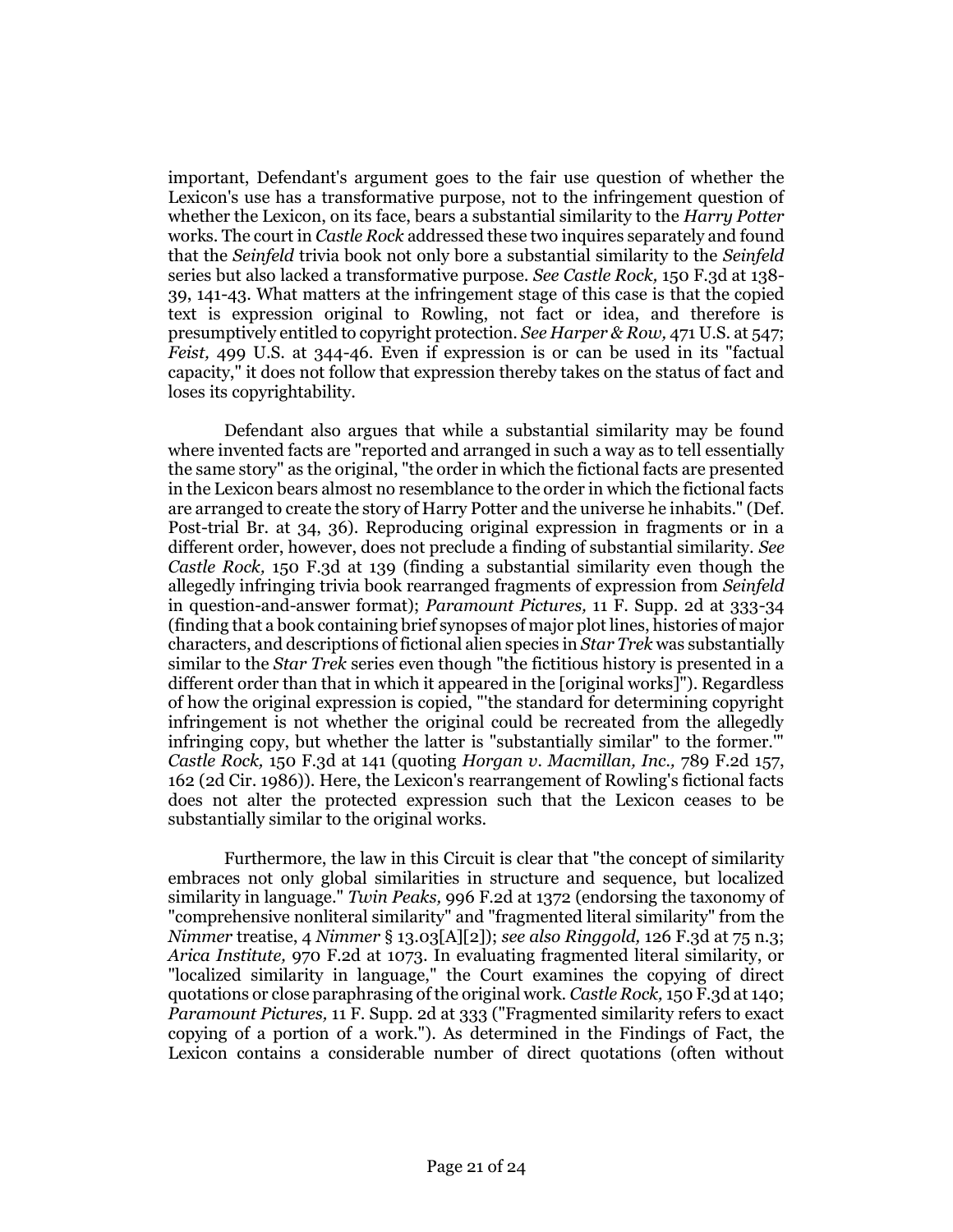quotation marks) and close paraphrases of vivid passages in the *Harry Potter* works. Although in these instances, the Lexicon often changes a few words from the original or rewrites original dialogue in the third person, the language is nonetheless substantially similar. *See Salinger v. Random House, Inc.,* 811 F.2d 90, 97 (2d Cir. 1987) (indicating that protected expression is infringed whether it is "quoted verbatim or only paraphrased"); *Craft v. Kobler,* 667 F. Supp. 120, 124 (S.D.N.Y. 1987) (stating that protected writing is infringed by "direct quotation" or "by paraphrase which remains sufficiently close that, in spite of changes, it appropriates the craft of authorship of the original"); *see also* 4 *Nimmer* § 13.03 [A] [1] ("The mere fact that the defendant has paraphrased rather than literally copied will not preclude a finding of substantial similarity. Copyright 'cannot be limited literally to the text, else a plagiarist would escape by immaterial variations.'" (footnote omitted) (quoting *Nichols v. Universal Pictures Co.,* 45 F.2d 119, 121 (2d Cir. 1930))).

Notwithstanding the dissimilarity in the overall structure of the Lexicon and the original works, some of the Lexicon entries contain summaries of certain scenes or key events in the *Harry Potter* series, as stated in the Findings of Fact. These passages, in effect, retell small portions of the novels, though without the same dramatic effect. In addition, the entries for Harry Potter and Lord Voldemort give a skeleton of the major plot elements of the *Harry Potter* series, again without the same dramatic effect or structure. Together these portions of the Lexicon support a finding of substantial similarity. To be sure, this case is different from *Twin Peaks,* where forty-six pages of the third chapter of a guidebook to the *Twin Peaks* television series were found to constitute "essentially a detailed recounting of the first eight episodes of the series. Every intricate plot twist and element of character development appear[ed] in the Book in the same sequence as in the teleplays." 996 F.2d at 1372-73 (supporting the Second Circuit's finding of comprehensive nonliteral similarity). Those "plot summaries" were far more detailed, comprehensive, and parallel to the original episodes than the so-called "plot summaries" in this case. Nonetheless, it is clear that the plotlines and scenes encapsulated in the Lexicon are appropriated from the original copyrighted works. *See Paramount Pictures,* 11 F. Supp. 2d at 334 (noting that *Twin Peaks* was distinguishable but nonetheless applying its broader holding that "a book which tells the story of a copyrighted television series infringes on its copyright"). Under these circumstances, Plaintiffs have established a prima facie case of infringement.

## **C. Derivative Work**

Plaintiffs allege that the Lexicon not only violates their right of reproduction, but also their right to control the production of derivative works. The Copyright Act defines a "derivative work" as "a work based upon one or more preexisting works, such as a translation, musical arrangement, dramatization, fictionalization, motion picture version, sound recording, art reproduction, abridgment, condensation, or any other form in which a work may be *recast, transformed, or adapted.*" 17 U.S.C. § 101 (emphasis added). A work "consisting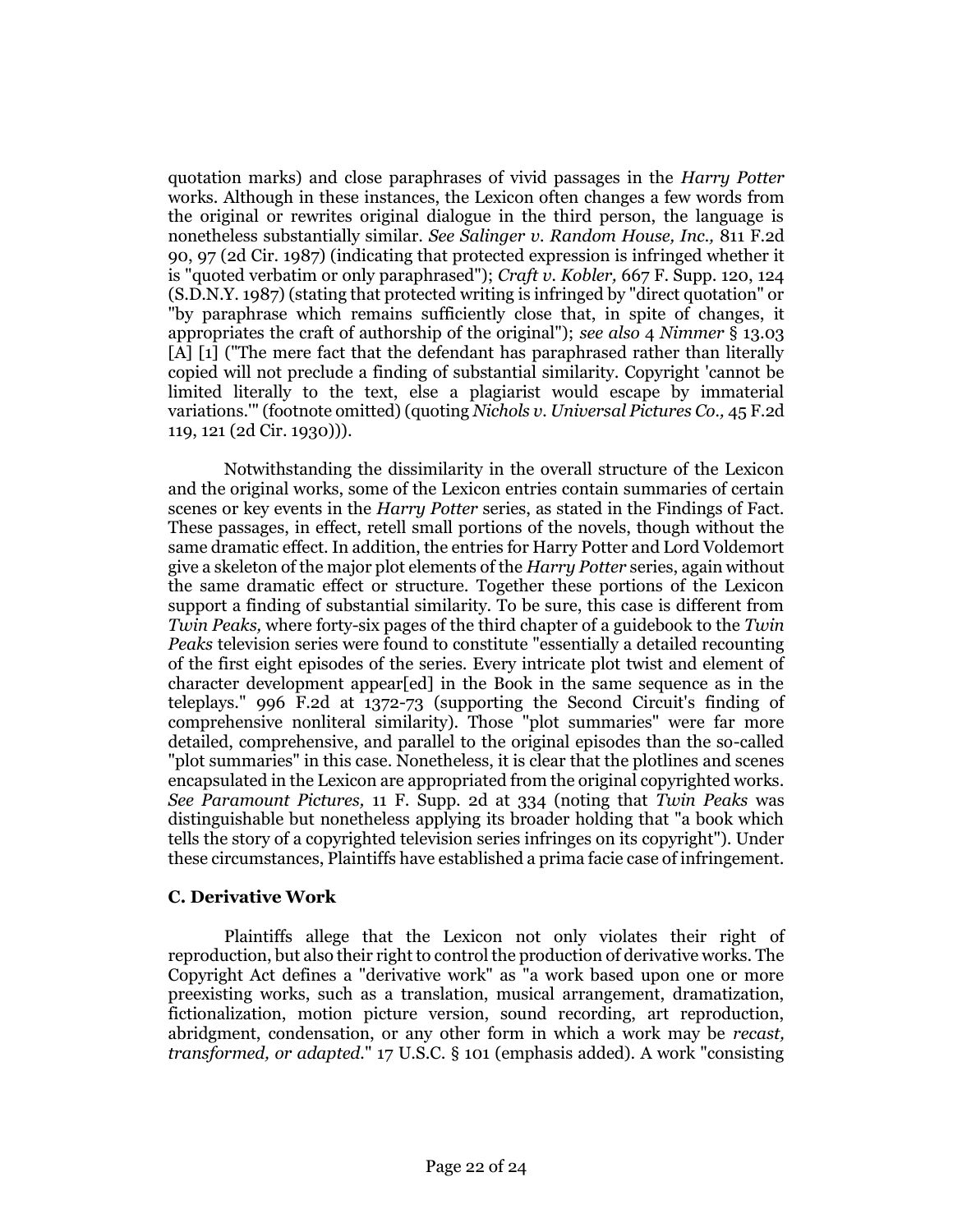of editorial revisions, annotations, elaborations, or other modifications which, as a whole, represents an original work of authorship" is also a derivative work. *Id.*

A work is not derivative, however, simply because it is "based upon" the preexisting works. If that were the standard, then parodies and book reviews would fall under the definition, and certainly "ownership of copyright does not confer a legal right to control public evaluation of the copyrighted work." *Ty, Inc. v. Publ'ns Int'l Ltd.,* 292 F.3d 512, 521 (7th Cir. 2002). The statutory language seeks to protect works that are "recast, transformed, or adapted" into another medium, mode, language, or revised version, while still representing the "original work of authorship." *See Castle Rock,* 150 F.3d at 143 n.9 (stating that "derivative works that are subject to the author's copyright transform an original work into a new mode of presentation"); *Twin Peaks,* 996 F.2d at 1373 (finding a derivative work where a guidebook based on the *Twin Peaks* television series "contain[ed] a substantial amount of material from the teleplays, transformed from one medium to another"). Thus in *Ty, Inc. v. Publications International Ltd.,* Judge Posner concluded, as the parties had stipulated, that a collectors' guide to Beanie Babies was not a derivative work because "guides don't *recast, transform, or adapt* the things to which they are guides." 292 F.3d at 520 (emphasis added).

Plaintiffs argue that based on the *Twin Peaks* decision "companion guides constitute derivative works where, as is the case here, they 'contain a substantial amount of material from [the underlying work.'" (Pl. Post-trial Br. P 288, at 88- 89.) This argument inaccurately states the holding of *Twin Peaks* and overlooks two important distinctions between the Lexicon and the guidebook in *Twin Peaks.* First, as mentioned earlier, the portions of the Lexicon that encapsulate plot elements or sketch plotlines bear no comparison with the guidebook in *Twin Peaks,* whose plot summaries giving "elaborate recounting of plot details" were found to constitute an "abridgement" of the original work. *See Twin Peaks,* 996 F.2d at 1373 n.2 (reproducing an excerpt of the infringing book containing a high degree of detail). Given that the Lexicon's use of plot elements is far from an "elaborate recounting" and does not follow the same plot structure as the *Harry Potter* novels, Plaintiffs' suggestion that these portions of the Lexicon are "unauthorized abridgements" is unpersuasive. Second, and more importantly, although the Lexicon "contain[s] a substantial amount of material" from the *Harry Potter* works, the material is not merely "transformed from one medium to another," as was the case in *Twin Peaks. Id.* at 1373. By condensing, synthesizing, and reorganizing the preexisting material in an A-to-Z reference guide, the Lexicon does not recast the material in another medium to retell the story of *Harry Potter,* but instead gives the copyrighted material another purpose. That purpose is to give the reader a ready understanding of individual elements in the elaborate world of *Harry Potter* that appear in voluminous and diverse sources. As a result, the Lexicon no longer "represents [the] original work[s] of authorship." 17 U.S.C. § 101. Under these circumstances, and because the Lexicon does not fall under any example of derivative works listed in the statute, Plaintiffs have failed to show that the Lexicon is a derivative work.